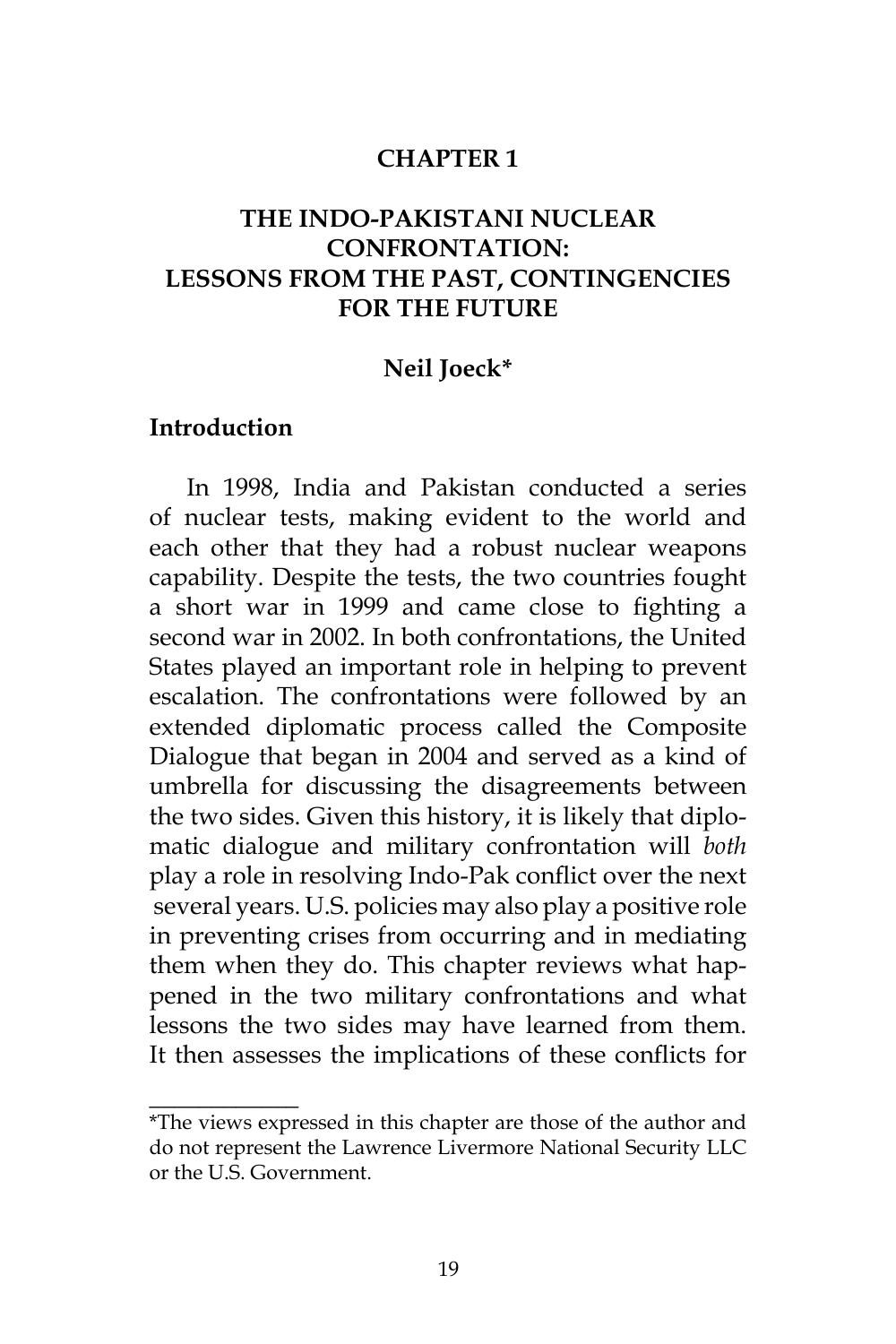future crises, what scenarios may be envisioned for future conflict, and what steps the U.S. might take to reduce the prospects for nuclear use.

In the end, India and Pakistan control their own future, but the United States can no longer afford to be a bystander in South Asia. Positive diplomatic developments over the past decade have resulted in the United States being engaged in South Asia on a permanent basis. It is unlikely—and probably not desirable for either India or Pakistan—that the United States would return to its historic pattern of paying attention to South Asia only in times of crisis. The effects of nuclear proliferation and international terrorism give Indo-Pakistani relations global consequence.

# **THE KARGIL WAR**

# **What happened?**

In 1999, India and Pakistan fought a short war over disputed territory along the Line of Control (LOC) that separates their forces in Kashmir. It began in May when shepherds on the Indian side of the LOC encountered Pakistani infiltrators occupying land that had been vacated by Indian soldiers early in the winter. The commander of the army, V. P. Malik, was briefed on the incursion, but it initially appeared to be little more than normal artillery firing that characterizes the military confrontation along the LOC. Further reconnaissance, however, revealed a more widespread Pakistani occupation of key points around the town of Kargil. Although Islamabad claimed that the forces occupying the disputed ground were local freedom fighters, in fact Pakistan had deployed elements of the Northern Light Infantry into positions vacated by Indian troops, seizing a 200-kilometer stretch of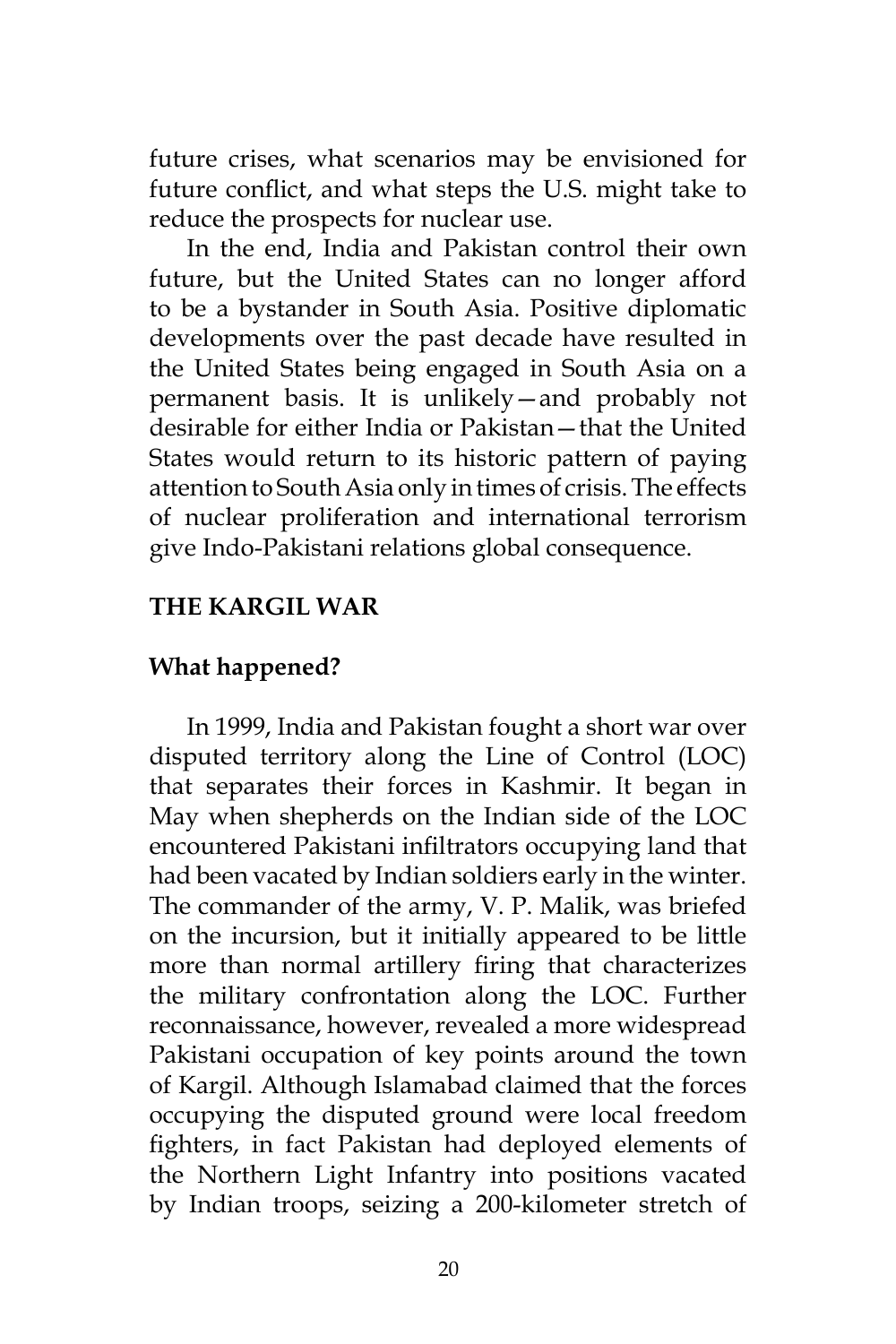territory. Once it was fully assessed, India saw that Pakistan's action significantly challenged India's control of the main highway through Kashmir and threatened to cut off resupply to India's forces based on the disputed Siachen Glacier. India escalated at the point of Pakistan's attack but, finding itself fighting up almost vertical heights, was unable to dislodge the invaders. When he was apprised by the Director General of Military Operations (DGMO) of events on the ground on May 15, General Malik advised that helicopters be brought into the battle, additional troops requested, and the Chiefs of Staff Committee (COSC) informed of the developments.<sup>1</sup> The Indian government then moved into crisis mode, established an ad hoc crisis committee, and escalated forcefully against Pakistan's positions.2

The ad hoc crisis team soon decided to take a step that upped the ante. India deployed air assets against Pakistan's entrenched positions, which India recognized could have "far reaching consequences" for Pakistan.<sup>3</sup> J. N. Dixit, a key member of the committee, saw the potential for serious military escalation: "... . the use of the air force would change the nature of the military conflict . . . if India decided to deploy the air force in Kargil, India should be well prepared to anticipate the expansion of war beyond Jammu and Kashmir, and respond to expanded Pakistani offenses in other parts of India."4 The implications of the decision were not lost on India. The use of air assets was an escalatory step, and Pakistan might, in turn, escalate still further. The war could expand beyond Jammu and Kashmir, which by definition would mean fighting across the international border.

Pakistan had started the war and showed no signs of giving up the fight on the battlefield; India was also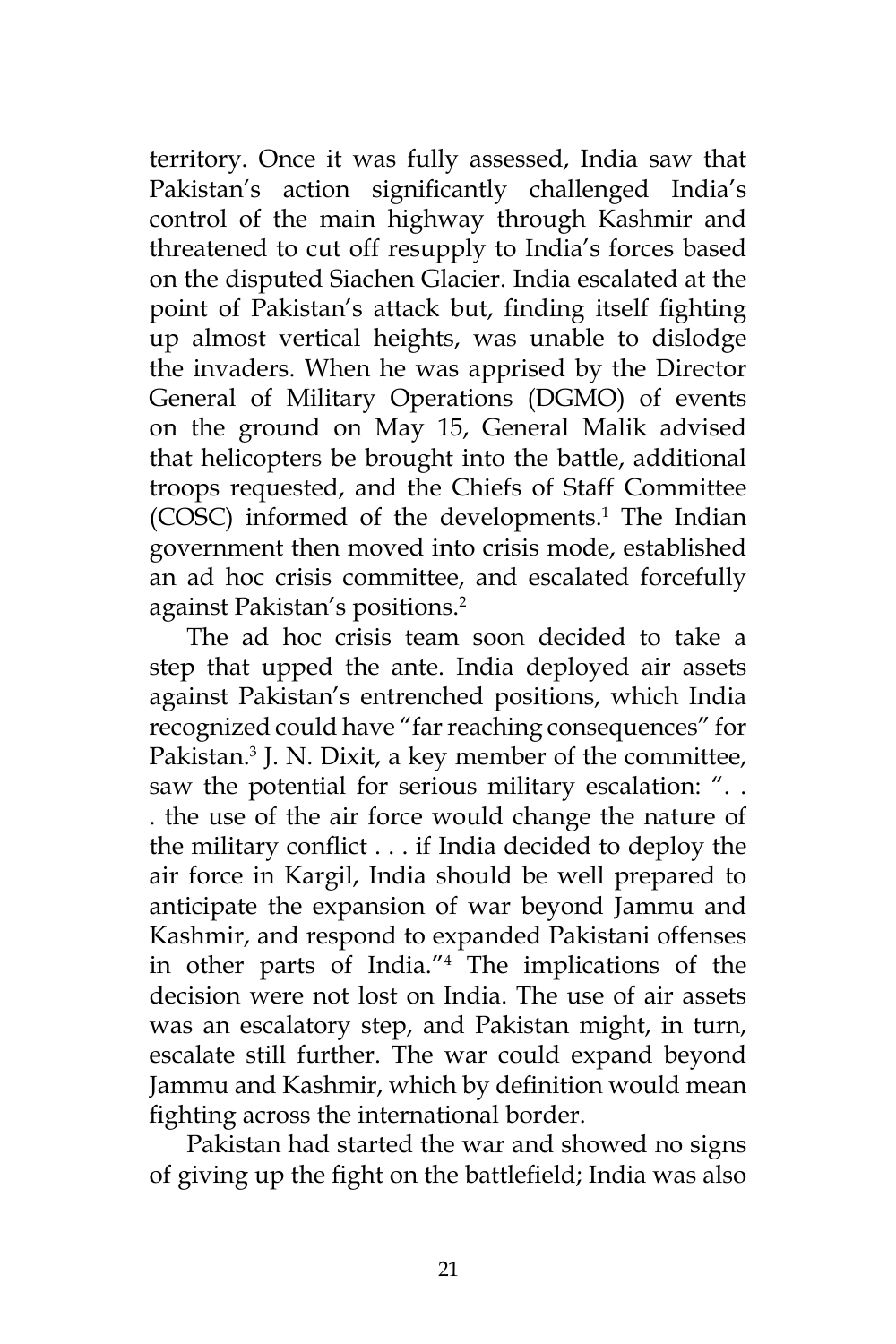prepared to escalate rather than back down. Were they prepared to do the same with their nuclear assets? The record is less open on this issue, but Malik notes that India had "one or two intelligence reports indicating that Pakistani Army personnel were noticed cleaning up artillery deployment areas and missile launch sites at the Tilla Ranges." Even though India had no specific information that Pakistan "was readying its nuclear arsenal . . . we considered it prudent to take some protective measures [and] some of our missile assets were dispersed and relocated."5 On the other side of the conflict, Pakistan's Foreign Secretary, Shamshad Ahmed, stated on May 31 that Pakistan would not "hesitate to use any weapon in our arsenal to defend our territorial integrity."<sup>6</sup> Years after the war was over, an American official, Bruce Reidel, reported that on July 3, "more information developed about the escalating military situation in the area—disturbing evidence that the Pakistanis were preparing their nuclear arsenal for possible deployment."7 The escalation to nuclear readiness appears to have been all too real.

As the war progressed, Pakistan's Prime Minister Nawaz Sharif grew increasingly nervous. He consulted with the United States and was told in no uncertain terms that his country had started the war, and it was his responsibility to end it. Strobe Talbott, then-U.S. Deputy Secretary of State, later wrote that the United States "put the blame squarely on Pakistan for instigating the crisis, while urging India not to broaden the conflict."8 After a hasty flight to Washington, DC, to consult directly with U.S. President Bill Clinton on July 4, Sharif returned to Islamabad and ordered the troops off the Kargil heights and back to their barracks. In his version of the war, Pervez Musharraf claimed that there had been no need for Sharif to recall the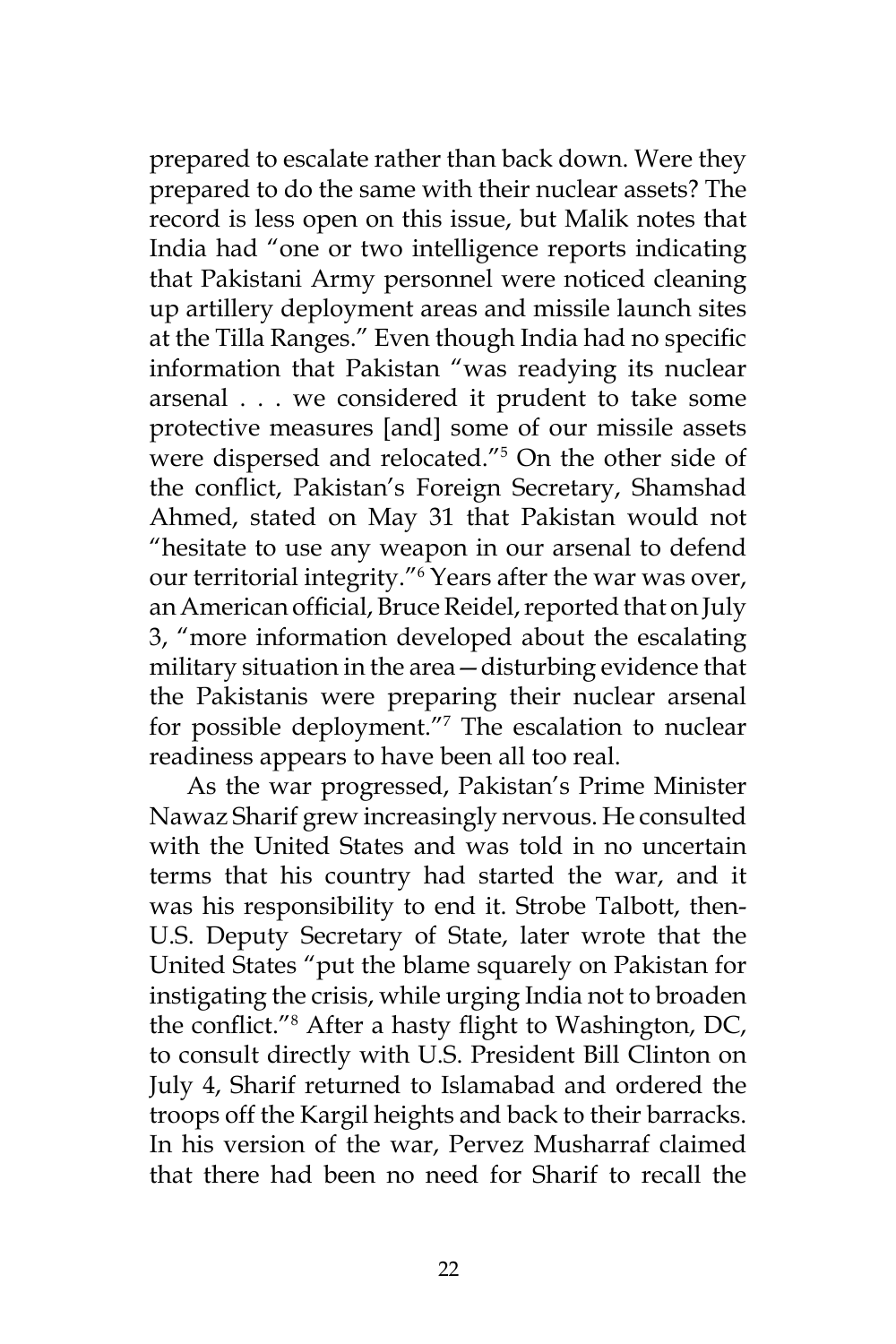troops, that in fact they were holding up well and were prepared to continue fighting.<sup>9</sup>

### **Lessons and Consequences.**

Coming only a year after the reciprocal nuclear tests of May 1998, the Kargil War makes it clear that the acquisition of nuclear weapons did not prevent India and Pakistan from engaging in war. Indeed, nuclear weapons appeared to have little effect on Pakistan's planning. Only a small number of military leaders hatched the plan to seize the Kargil heights, and none of them apparently considered what role nuclear weapons would play. In a forthcoming volume on the Kargil conflict, the key planners appear not to have been dissuaded from their plan by the fact that India had demonstrated a fairly robust nuclear capability.<sup>10</sup>

In retrospect, the Kargil war appears to have contained a certain degree of mirror imaging, even though circumstances had changed dramatically with the acquisition of nuclear weapons. Pakistan's own response to India's similar seizure of contested territory along the Siachen Glacier in 1984 seems to have unduly influenced Pakistan's calculations. Pakistan had attempted to dislodge Indian troops from Siachen for several years, but finally decided that evicting the Indian troops would require a major offensive. Pakistan's military planners therefore assumed that India would draw the same conclusion regarding Kargil. Thus, Pakistan was surprised when India mounted a vigorous attack against Pakistan's positions and even escalated to the use of aircraft. This possible outcome was evidently never considered nor was the corollary that escalation could continue to the nuclear level.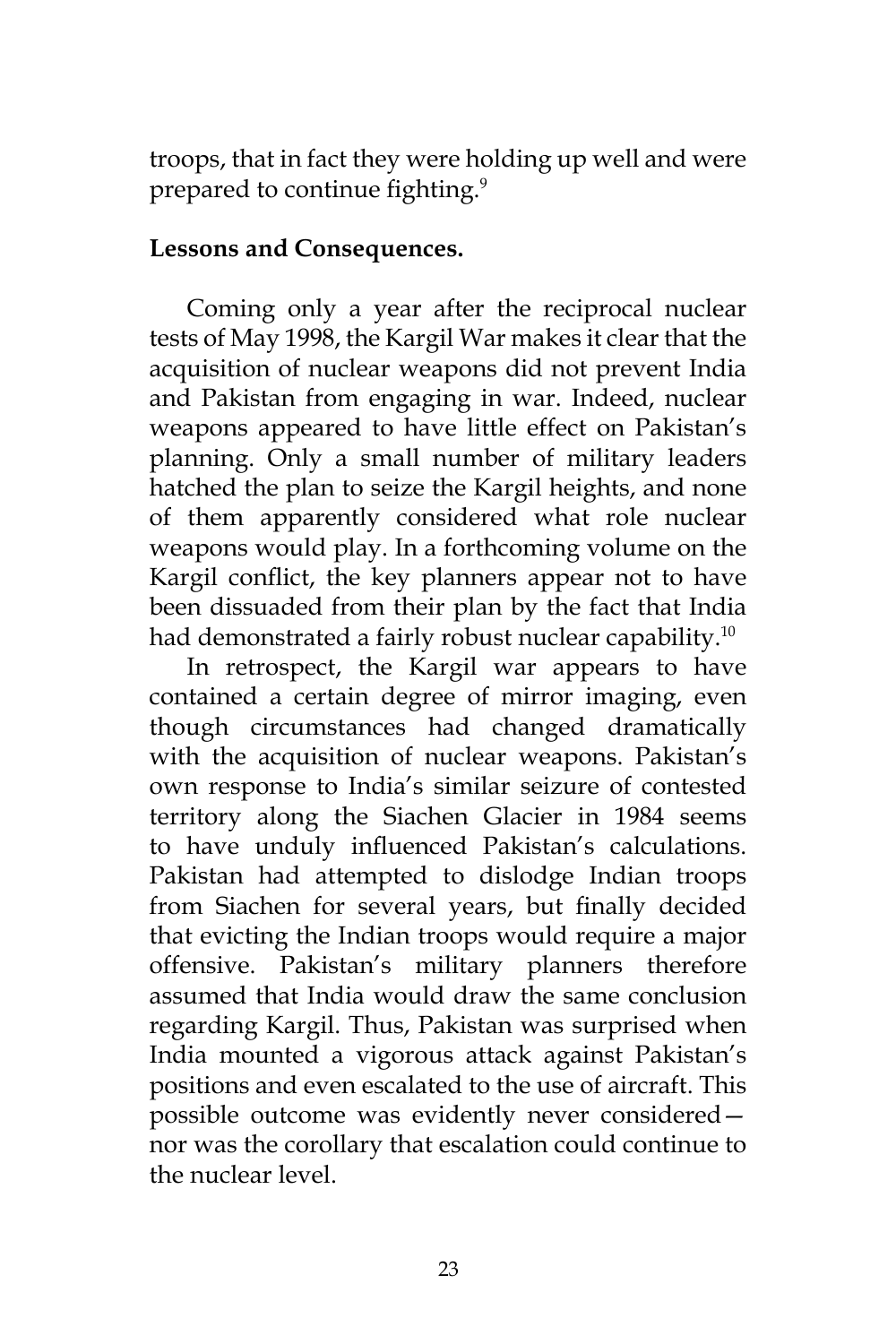The role nuclear weapons may play, whether deployed or not, in deterring action or in sending a threat may not have been fully appreciated. President Musharraf argued that since "our nuclear capability was not yet operational . . . talk of preparing for nuclear strikes is preposterous."11 This contradicts the threats implied by Shamshad Ahmed's comment noted above, but in any case seems to suggest that Musharraf believed that nuclear weapons only play a role when they are operationally deployed, without defining what deployment would entail. How were India's leaders supposed to know that Pakistan's weapons were not operationally deployed, and why would that knowledge lead them to conclude that their actions would not provoke a nuclear response? Are nuclear weapons only useful for intrawar deterrence? What lessons Pakistan drew remains to be fully explored.

On India's side, it is also not clear what role nuclear weapons played. India was not deterred from escalating at the point of attack and chose to mount a major offensive to regain the lost ground. Yet India's troops were under strict orders not to cross the Line of Control. That said, John Gill notes the "military and political leadership was careful to keep the option of cross-LOC operations open and used public statements by senior officials to highlight the latent threat of escalation."12 Was the limit on crossing the LOC due to Pakistan's nuclear weapons? If so, why did the restraint not also apply to the use of aircraft? It is clear from Dixit's comment above that India knew that step could result in the possible expansion of the war. Yet they authorized the escalation.

On balance, it is difficult to reach firm conclusions about what lessons were learned about how deterrence worked at Kargil. Despite this, there is by now an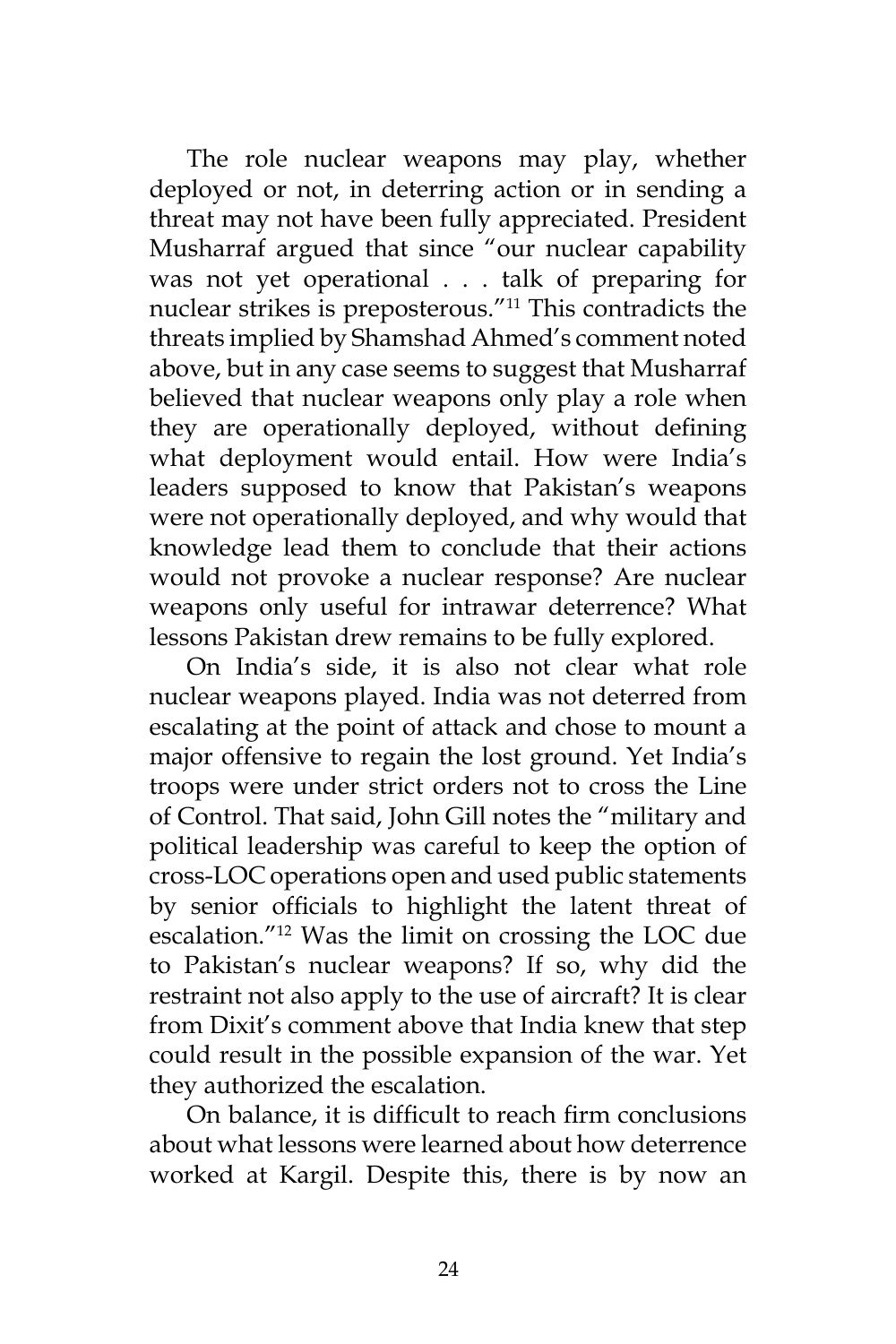assumption in Pakistan that Pakistan's nuclear capability forced India to fight a limited war, even though India was not deterred from escalating with respect to resources and was ready to fight across the international border if necessary. In addition, it is unclear how and whether limited war—typically defined in terms of limits on space, resources, time, and objectives—can remain limited in a nuclear environment. India's Chief of Army Staff (COAS) Malik points to the decision not to cross the LOC as a good example of how political control will ensure that wars in the nuclear age will not escalate. The decision to limit the war geographically but not in terms of resources, however, contradicts this optimistic assertion. Furthermore, India was prepared for escalation beyond the limits it initially intended to impose.

Finally, the duration of the war was determined by the Pakistani Prime Minister bending to U.S. pressure. From the perspective of the Pakistan military, however, the war could—and should—have continued. As President Musharraf writes, when asked by Prime Minister Sharif on July 3 as he was boarding his plane to Washington whether it would be necessary to accept a cease-fire and withdrawal, "My answer was the same: the military situation is favorable; the political decision has to be his own. . . . It remains a mystery to me why he was in such a hurry."13 Thus Kargil provides at best a mixed lesson in how war may stay limited under the nuclear cloud.

There was a lack of consensus among Indian and Pakistani observers about the outcome of the war as well as the influence of nuclear weapons. Pakistan felt that the military was acquitting itself well on the battlefield and had been sold out by politicians. Furthermore, Pakistan felt that its central objective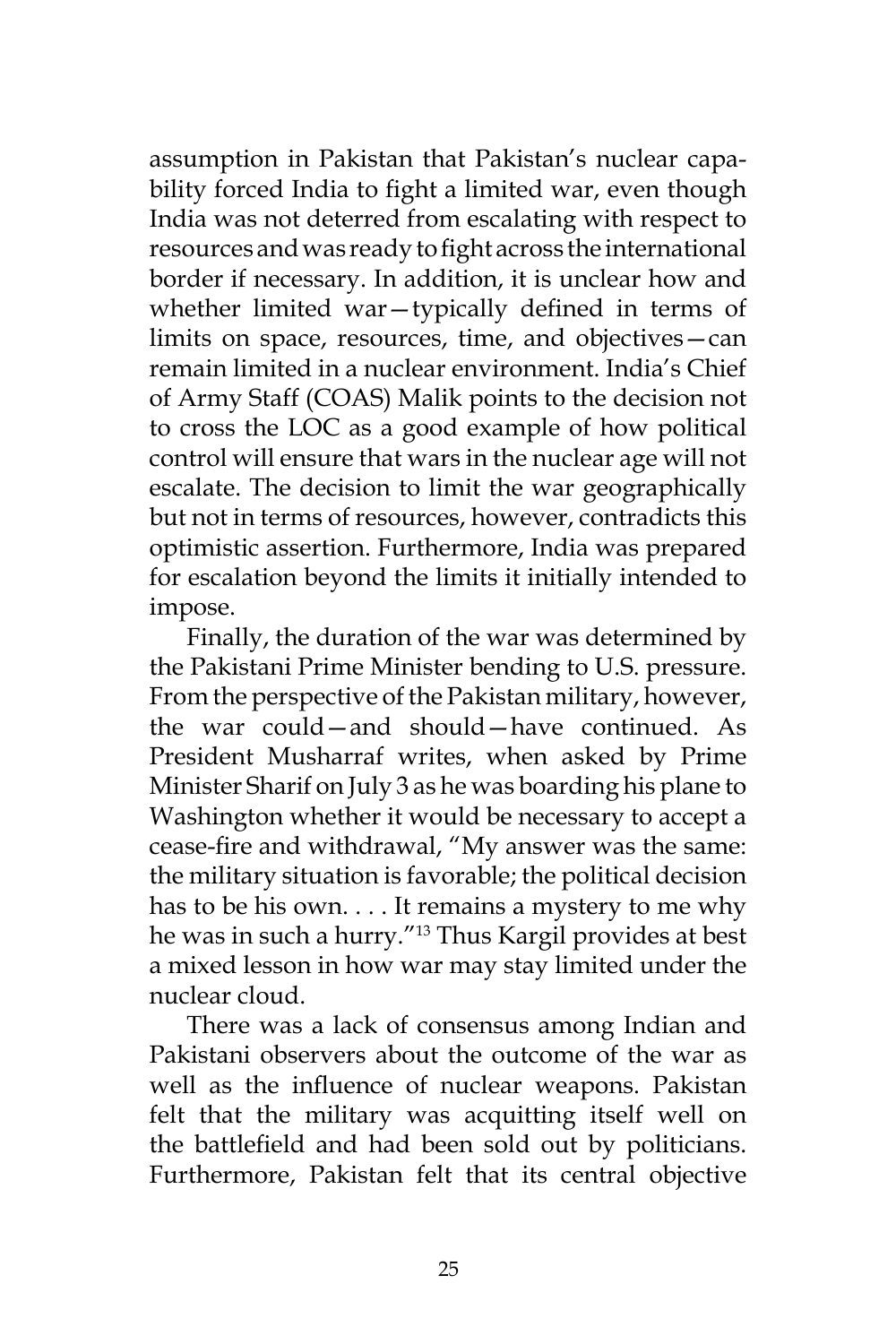had been achieved—Kashmir had been brought back to international attention. In contrast, India was convinced that Kargil was a victory for its own forces. India's troops had prevailed on the battlefield, India's political leaders had not been intimidated by Pakistan's nuclear weapons, and Pakistan had been portrayed to the international community as the aggressor.

A somewhat further worrisome outcome of the war is that Pakistan convinced itself that India was deterred from escalating because of Pakistan's nuclear weapons. In short, nuclear deterrence allowed Pakistan a certain freedom of action while it constrained India's response. This is a troubling conclusion if it inspires reckless actions in the future. It is doubly troubling in that the danger of nuclear escalation apparently did not affect the planners. If this betrays a belief that nuclear deterrence has an automatic character, it suggests that future conflicts may also be planned without due consideration of how the other side may utilize its nuclear and conventional capabilities.

A lesson that both sides seem to have drawn from Kargil is that although nuclear weapons do not prevent war, they do keep it controlled. Reason and hope suggest that this will always be the case, and the logic of nuclear deterrence supports such a conclusion. But people often act unreasonably and illogically, while wars have a way of turning out quite differently than initially planned. Therefore one cannot confidently cite the Kargil war as an example of how wars will be fought and whether nuclear weapons will remain in the background.

A final outcome of the 1999 war was the adoption by India of a nuclear doctrine that was introduced in draft form on August 17, 1999, and presumably was intended to inform Pakistan about how far it could and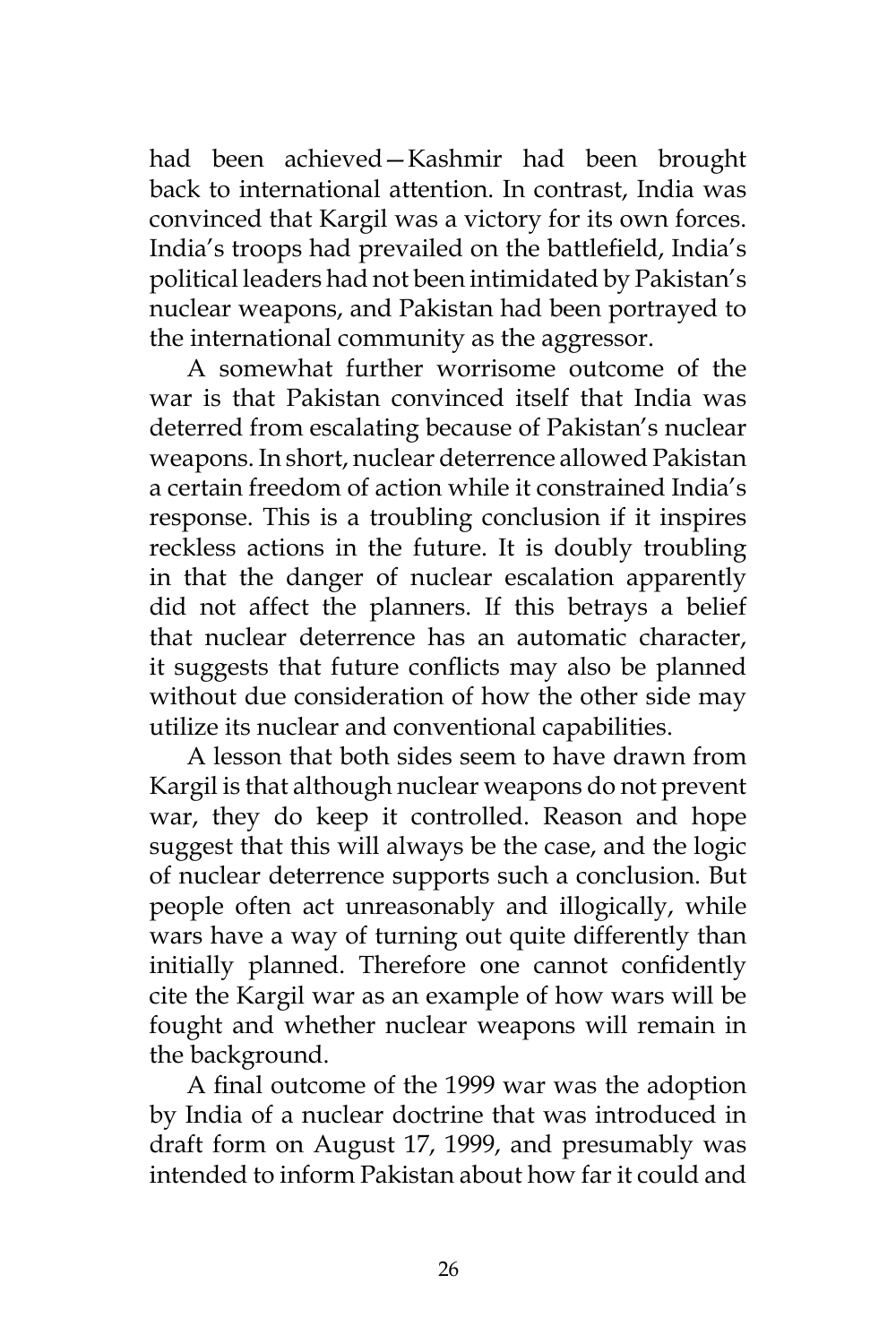could not go in a conflict before it would face nuclear consequences.14 It specified that India would develop a triad of delivery platforms. It stated that "credible, minimum nuclear deterrence" is a "dynamic concept related to the strategic environment, technological imperatives, and the needs of national security."15 Thus it would have to change according to these factors, which would dictate the size, components, deployment, and employment of India's nuclear stockpile. The document specified command and control arrangements, research and development plans, and other elements of the overall decision structure. The key message it contained was that,

. . .any threat of use of nuclear weapons against India shall invoke measures to counter the threat and any nuclear attack on India and its forces shall result in punitive retaliation with nuclear weapons to inflict damage unacceptable to the aggressor.<sup>16</sup>

The message seemed to be that if Pakistan again threatened to use any weapon in its arsenal as it had during Kargil, India would respond likewise by readying its own weapons. If Pakistan used nuclear weapons, India appeared to be threatening the rough equivalent of the 1950s U.S. threat of massive retaliation.

Pakistan responded to India's nuclear doctrine with a challenge of its own. Three former senior foreign policy officials wrote a broad response to the new doctrine. Agha Shahi, Abdul Sattar, and Zulfiqar Ali Khan argued that India's new doctrine would threaten Pakistan's ability to respond.<sup>17</sup> In their view, India's declaration of a no first-use posture, if also adopted by Pakistan, would allow India to conduct a conventional first strike. Pakistan would therefore adopt a posture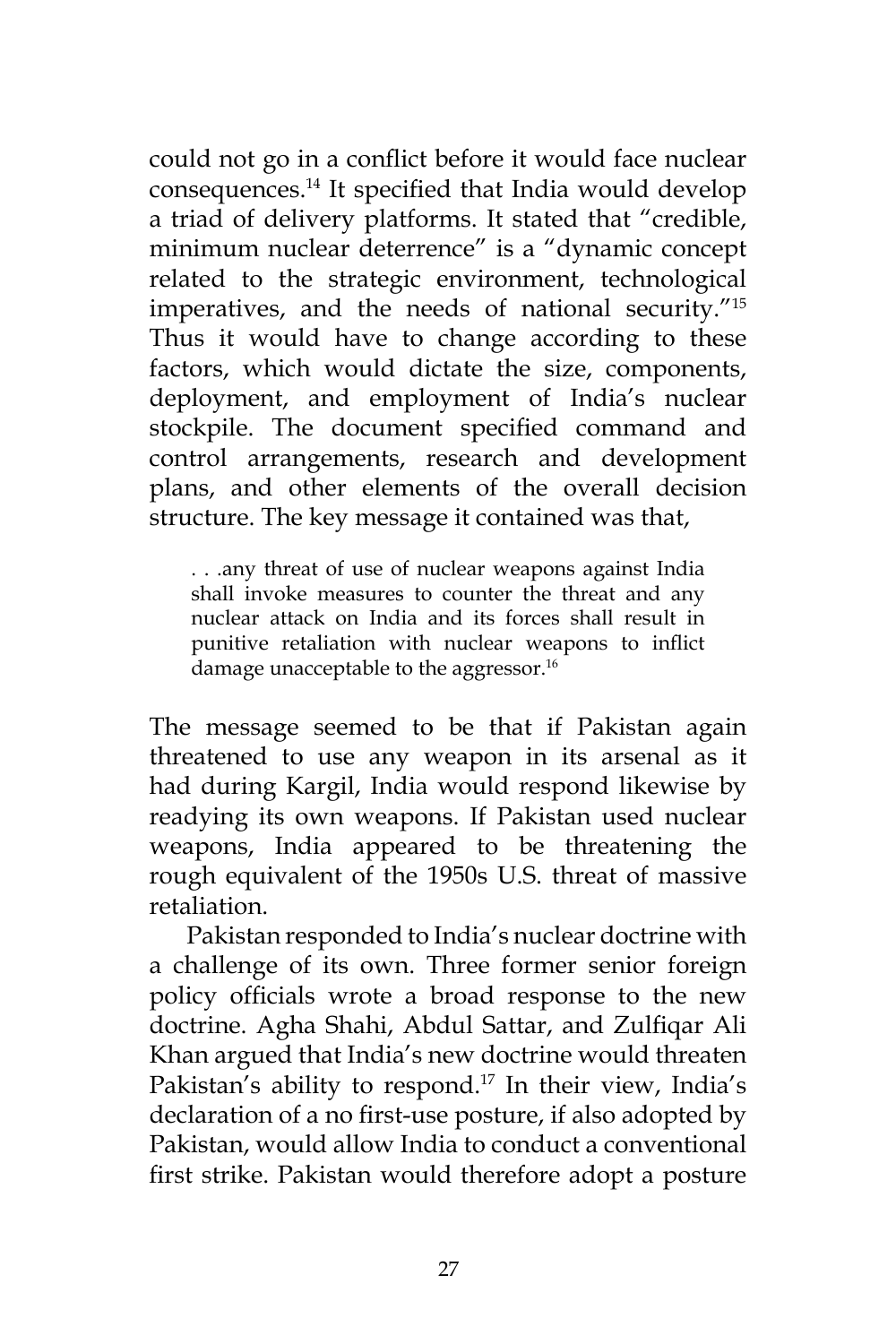of flexible response and would use nuclear weapons first if necessary. The three authors specifically cited any attempt by India to occupy large parts of Pakistan's territory or to seize its communications junctions as causes for Pakistan to use nuclear weapons. In an interesting assertion, they claimed that nuclear deterrence had already worked. Once, in the mid-1980s when India decided against preventively striking Pakistan's nuclear installations: again in 1987 when an Indian military exercise threatened to boil over into cross-border war: and finally, in 1990 when Kashmir erupted in demonstrations following the kidnapping of the Kashmir Home Minister's daughter. This came as news to India and many analysts who did not see nuclear deterrence at work in any of these confrontations. The fact, though, that Pakistan considered nuclear deterrence to have prevented military action in those three instances underscored the lack of common understanding between the two sides about the role nuclear weapons played. It also begged the question why the planners of Kargil had paid so little heed to the role of nuclear weapons in their deliberations, while at the same time suggesting that Pakistan might take a number of provocative actions in the belief that nuclear deterrence prevented large-scale war.

Connected with India's nuclear doctrine was the recognition that India was not well-positioned conventionally to respond to the kind of war they had faced at Kargil. At an annual conference in New Delhi in January 2000 hosted by the prestigious Institute for Defence Studies and Analysis, General Malik presented the case.<sup>18</sup> He argued that India needed to find space between tolerating low intensity war of the kind Pakistan had fomented at Kargil and escalating to nuclear use. Defense Minister George Fernandes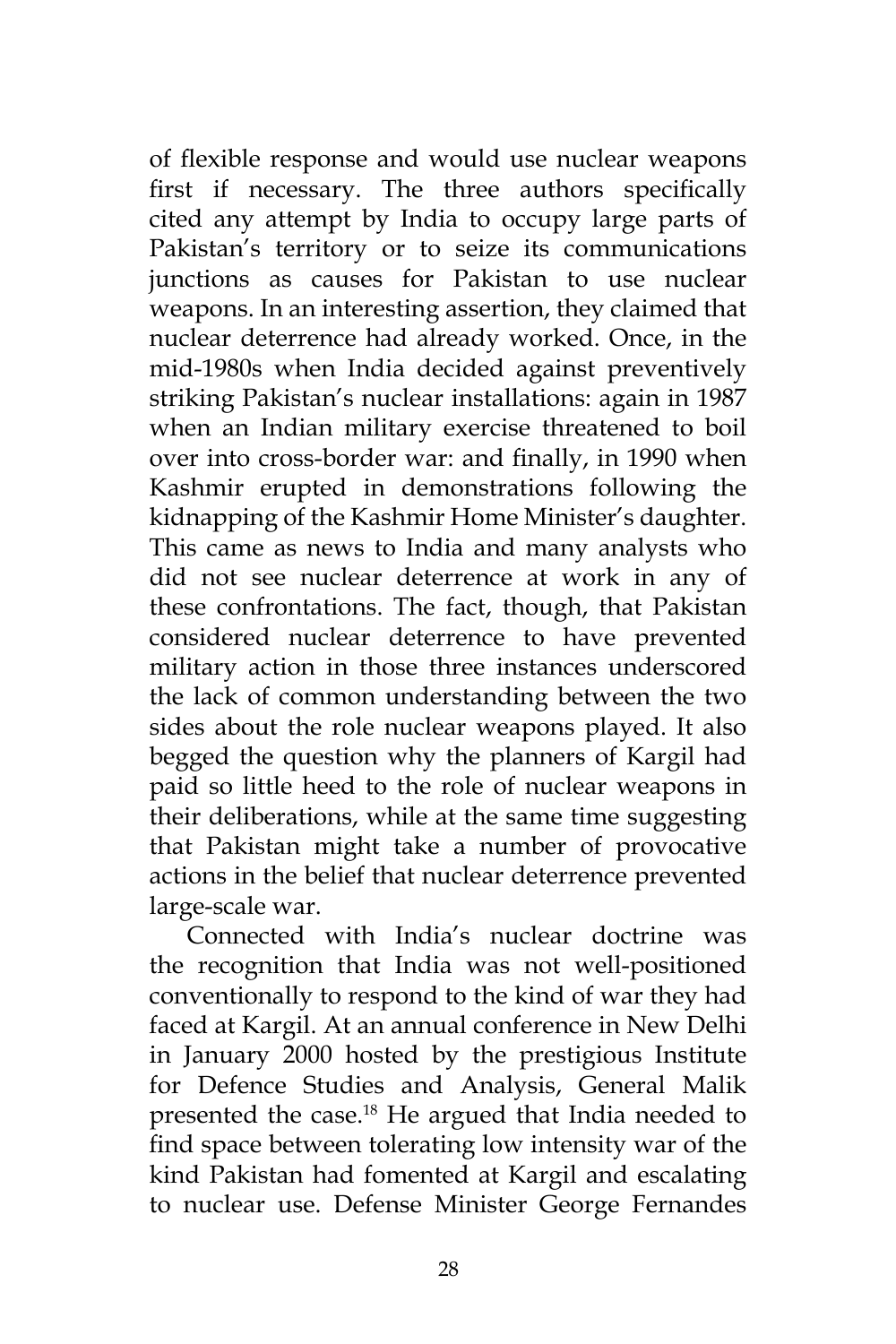seconded this view, but no changes were made in force disposition or conventional planning. It would take another round of confrontation for India to address this challenge to its security.

### **THE TWIN PEAKS CRISIS**

### **What happened?**

In a certain sense, the 2001-02 confrontation between India and Pakistan dates to September 11, 2001 (9/11) when al Qaeda attacked the United States, and Washington responded by sending troops into Afghanistan. For the first time since World War II, U.S. troops were on the ground fighting a war in South Asia. The cause of U.S. engagement was a global war on terror that Pakistan—after momentary reflection had joined. Thus engaged, it would prove impossible for the United States to avoid getting caught in the middle of the Indo-Pakistani confrontation.

The actual Indo-Pakistani crisis began on December 13, 2001, when terrorists attacked India's parliament building, killing a number of guards but failing in their larger ambition of capturing and assassinating senior members of the Indian government. After examining the gunmen's dead bodies, India determined that the terrorists had been supported and probably directed in their actions from Pakistan. India responded by deploying upwards of half a million men along the LOC and the international border that divides the two nations. Almost immediately, however, India encountered enormous pressure from U.S. President George W. Bush and UK Prime Minister Tony Blair not to carry out its threat to retaliate for the attack on its Parliament.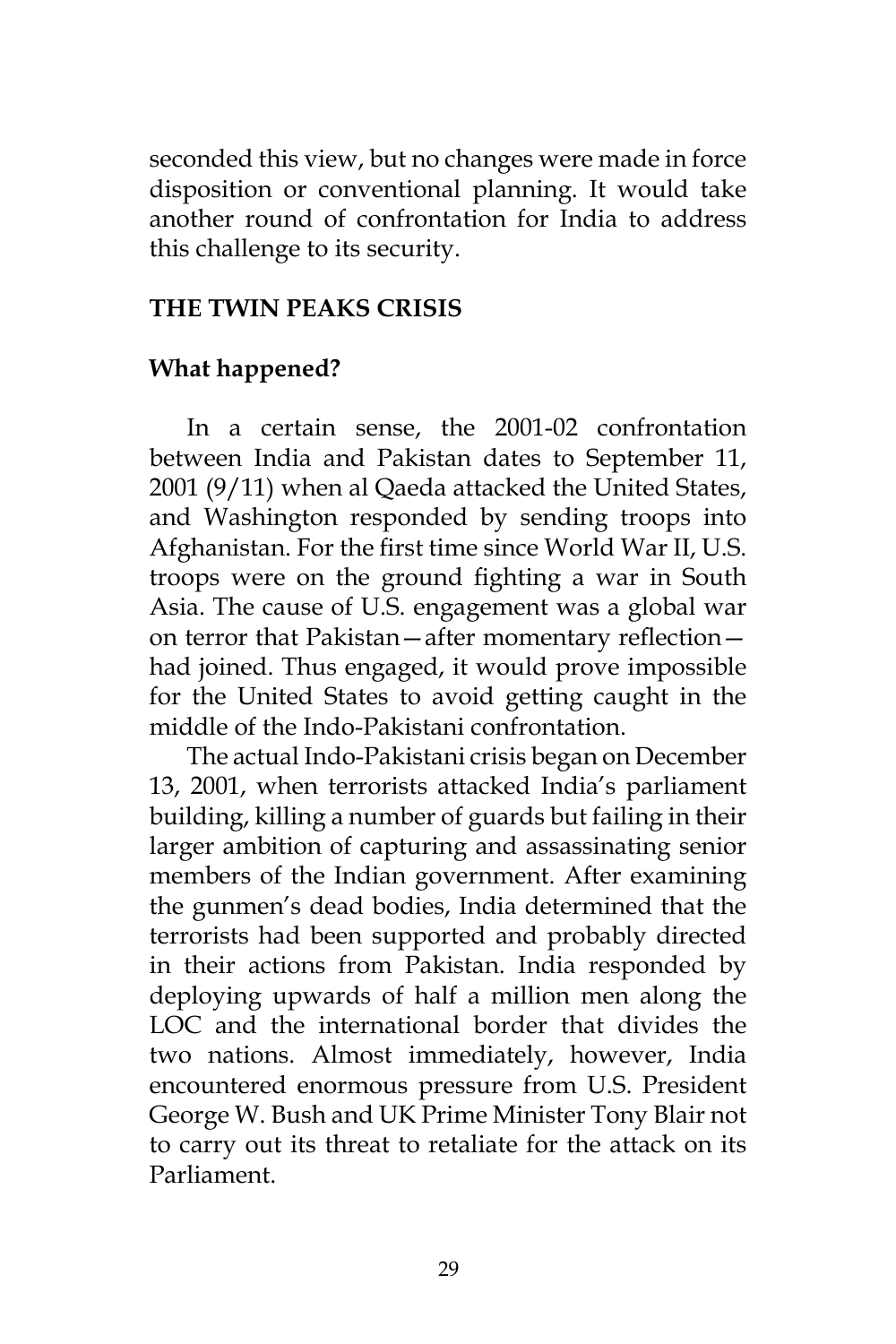Needing Pakistan's support for its operations inside Afghanistan, the United States was anxious to avoid a war in South Asia that would draw Pakistan's troops away from the Western border.<sup>19</sup> Washington placed numerous calls to New Delhi, urging Prime Minister Vajpayee to refrain from an attack. The United States argued that Pakistan would respond to U.S. pressure to stop infiltration across the LOC, so New Delhi should be patient. After a forceful personal intervention by Tony Blair and others, on January 12, 2002, Pakistan's President Pervez Musharraf went on nationwide television to denounce terrorism and call for a jihad against social ills.<sup>20</sup>

The speech closed a window of opportunity for India's decisionmakers. If they had a quick strike capability, it might have been used to counter Pakistan's apparent support for the terrorist attack against the Lok Sabha.<sup>21</sup> Instead, India was left to apply pressure as best it could under the strictures of its operating doctrine at the time. Called the Sundarji Doctrine for its author, General K. S. Sundarji, it deployed defensive, or holding, divisions near the border, with heavy strike corps kept in reserve for attack across the international border and deep into Pakistan. Getting this large force into position was a lumbering and timeconsuming process, ill suited for a rapid response to a terrorist provocation. India was thus constrained from launching an attack against Pakistan in response to the attack on the Lok Sabha not only diplomatically and politically, but by the unwieldy nature of the build-up as well.

Despite India's conventional build-up, it appeared to Pakistan's leaders that nothing would happen because India was primarily focused on influencing the United States and the UK. In their view, the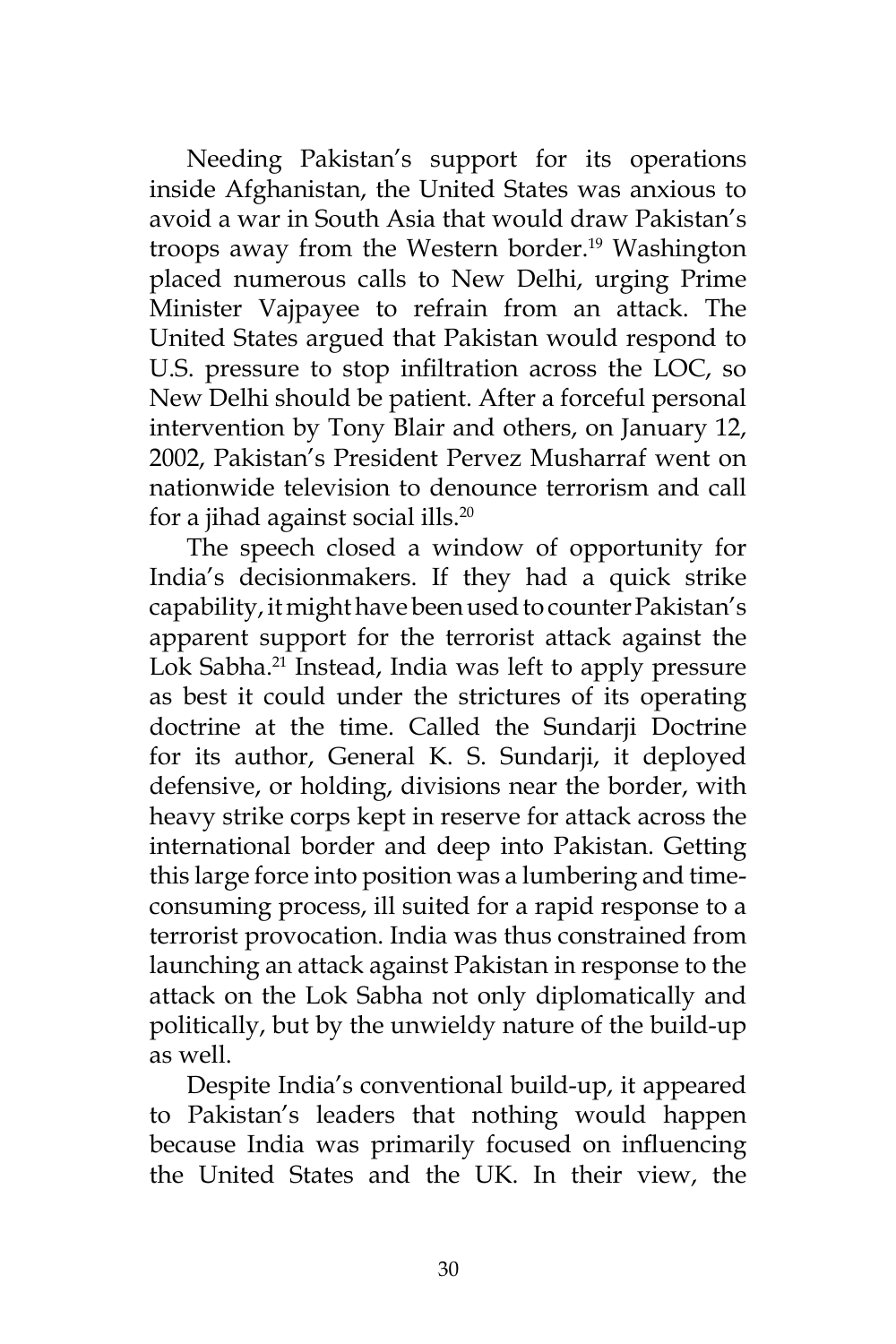movement of forces was a substitute rather than a preparation for action. Even when terrorists attacked the Indian military camp at Kaluchak in May 2002 and ruthlessly murdered family members of the soldiers deployed along the LOC, India still held back. India's main demand throughout the confrontation was that cross-LOC infiltration must stop, which prompted a steady flow of diplomatic visits by high-level officials to Islamabad and New Delhi. This culminated in June, when U.S. Deputy Secretary of State Richard Armitage visited South Asia, stopping first in Islamabad and then in New Delhi. When he arrived in India, he declared that Pakistani President Musharraf had agreed to end such infiltration permanently. By summer's end, India declared that its objectives had been met, and the troops were returned to their barracks. The crisis had passed without any shots fired, but again with conflicting interpretations of the result.

Nuclear weapons were never at the forefront of the confrontation but were visible in the background. In January 2002, just as the two sides were close to completing their deployments, Khalid Kidwai, the head of Pakistan's Strategic Plans Division, which was in charge of Pakistan's nuclear weapons, granted an interview to two visiting Italian scholars. In his interview with Paulo Cotta-Ramusino and Maurizio Martellini, he sketched out four red lines that could prompt Pakistan to use nuclear weapons. They broadly repeated the two red lines Shahi, Sattar, and Khan had identified but added two more. Kidwai said that in addition to the territorial and communications (economic strangling) red lines, if India were to destroy a large part of Pakistan's land or air forces or destabilize Pakistan politically, Pakistan would be prepared to use its nuclear weapons.<sup>22</sup>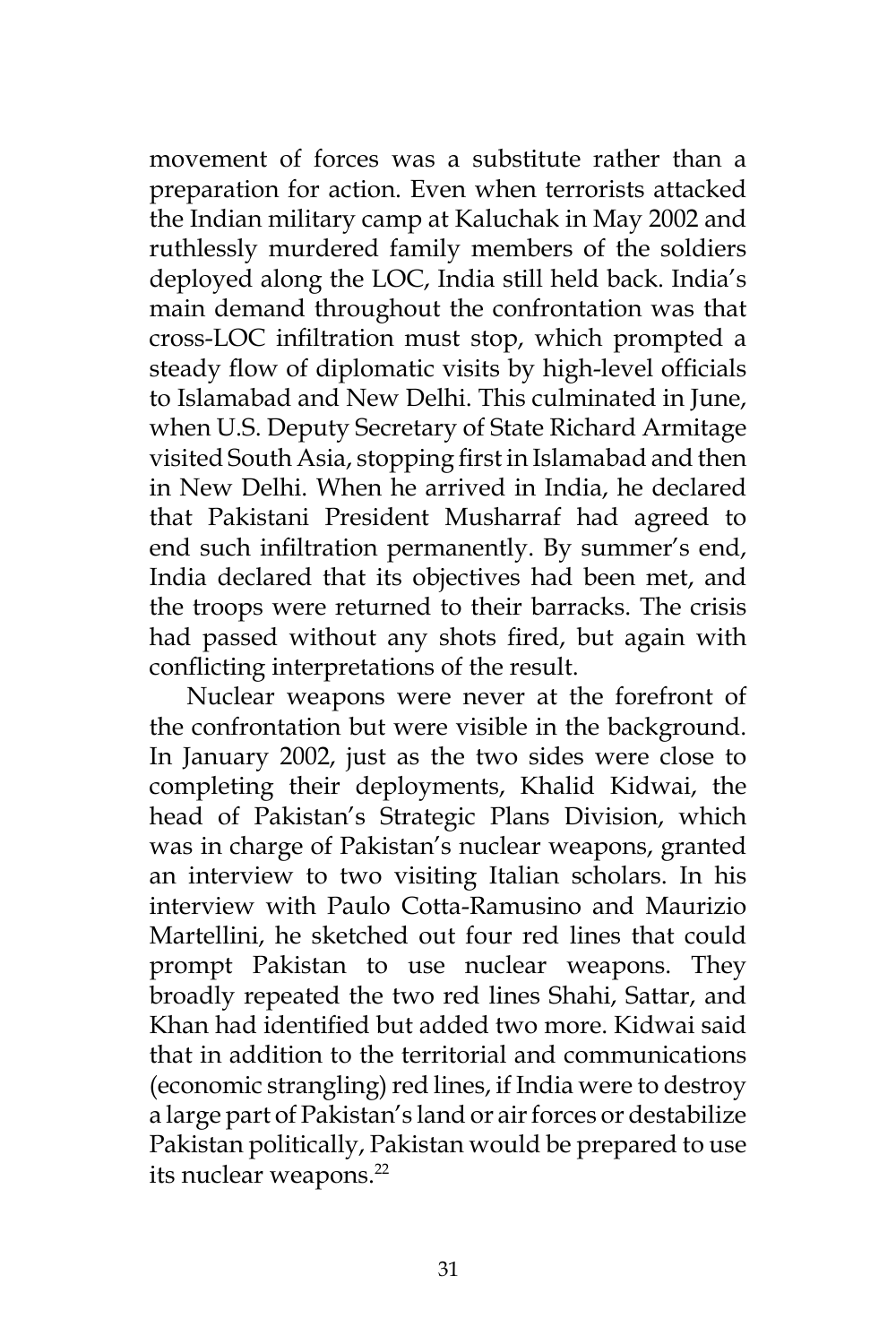Then, following the Kaluchak incident, the nuclear threat became more palpable. On May 30, 2002, U.S. Ambassador Robert Blackwill ordered nonessential embassy staff and all dependents to leave the country. This was followed by an official State Department travel warning, implying that the possibility of war and of Pakistani use of a nuclear weapon against New Delhi was high enough that the United States could not justify endangering the lives of the embassy workers.<sup>23</sup> The UK issued a similar warning to its nationals in the area, and other Western governments duplicated the State Department announcement. India was outraged and privately accused the United States of capitulating to terrorism.

Despite its annoyance, the nuclear alarm may have had an impact. Although New Delhi had issued its draft doctrine following the Kargil conflict, a possible gap was made evident by the Twin Peaks confrontation. If India had invaded, as it was threatening to do, Indian troops might have found themselves inside Pakistan or Pakistan-controlled Kashmir. It was not clear from the doctrine, however, how India would respond to Pakistani nuclear use under those circumstances. This omission was addressed in January 2003 when the Prime Minister's Office issued a press release specifying that nuclear weapons would be used "in retaliation against a nuclear attack on Indian territory or on Indian forces anywhere" and in response to a biological or chemical attack on Indian forces.<sup>24</sup>

### **Lessons and Outcomes.**

From Pakistan's perspective, India had been bluffing through the whole process. Musharraf rejected India's assertions that Pakistan was connected to the terrorist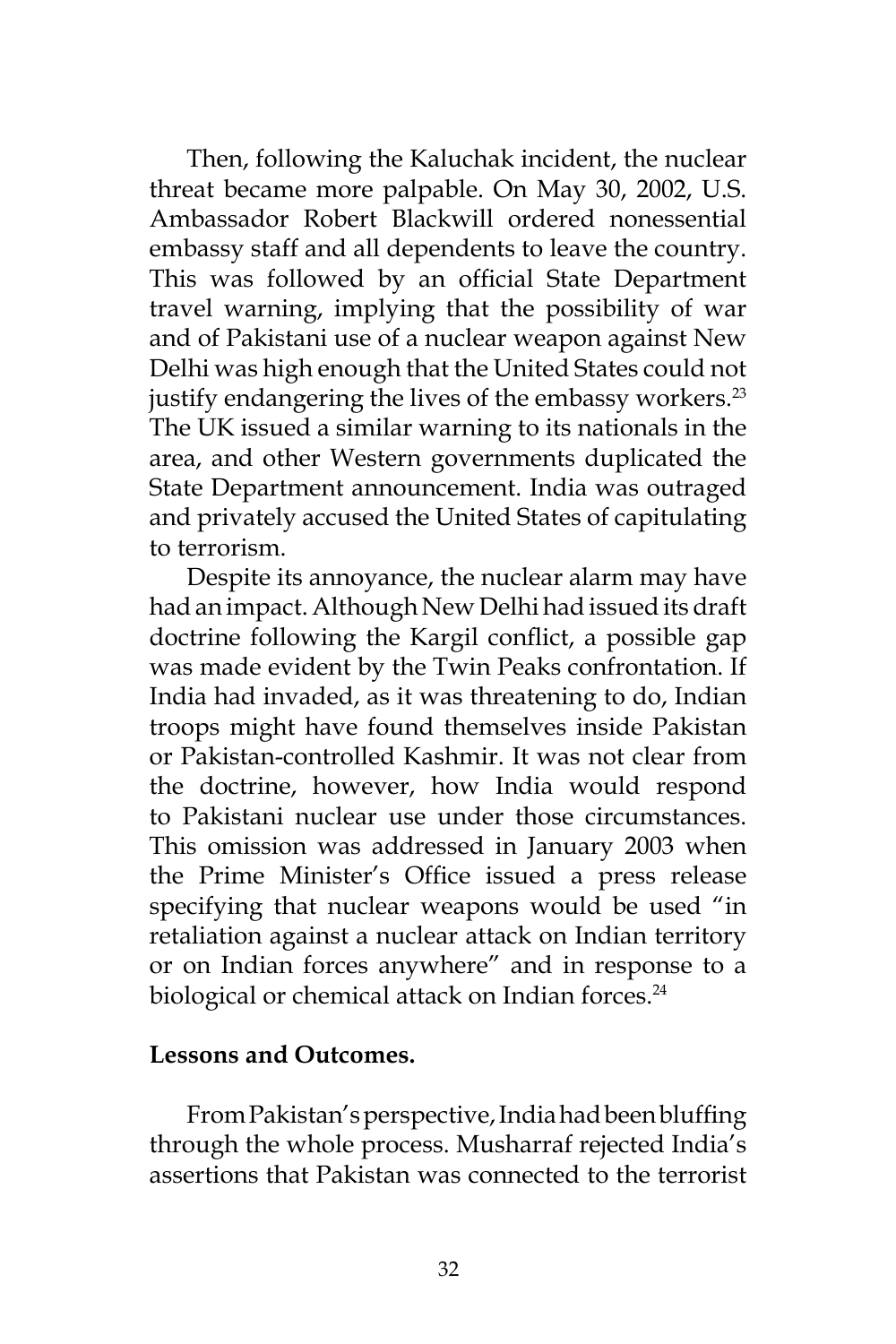attacks, and saw India's efforts as a failed attempt to drive a wedge between Pakistan and the United States. Pakistan had called India's bluff and demonstrated that any talk about fighting a limited war was hollow. In fact, as Islamabad saw things, war in 2002 did not need to be deterred because India never intended to fight a war. In the end, Pakistan stood firm, and India backed down.

From India's perspective, the U.S. "discovery" of the terrorist threat on 9/11 made Washington a Johnnycome-lately to the issue. Washington compounded the problem for India by aligning itself in the new global war on terror with Pakistan, who, in India's view, was the chief sponsor of terrorism. This misalliance handcuffed India after the Lok Sabha attack. India, the aggrieved party on December 13, 2001, and a victim of Pakistan's use of low-intensity conflict in Kashmir for a decade, was pressured by the United States to do nothing. The window of opportunity after December 13 closed on January 12, and Musharraf's speech was then used as a club to beat India. Because the United States wanted to fight its own war against terrorism in Afghanistan and needed Pakistan's help to do it, India was pressured to hold back. This may have made a virtue of necessity, since India at the time was saddled with the Sundarji Doctrine, but it was nonetheless galling to have to forgo a military response. Indeed, practicing restraint after the Kaluchak incident was very damaging to Indian civil-military relations, as the army was anxious to respond but was prevented from doing so for political reasons.

It was then even more disturbing to India to find the United States apparently knuckling under to veiled Pakistani nuclear threats. The decision to withdraw civilians from New Delhi demonstrated a craven lack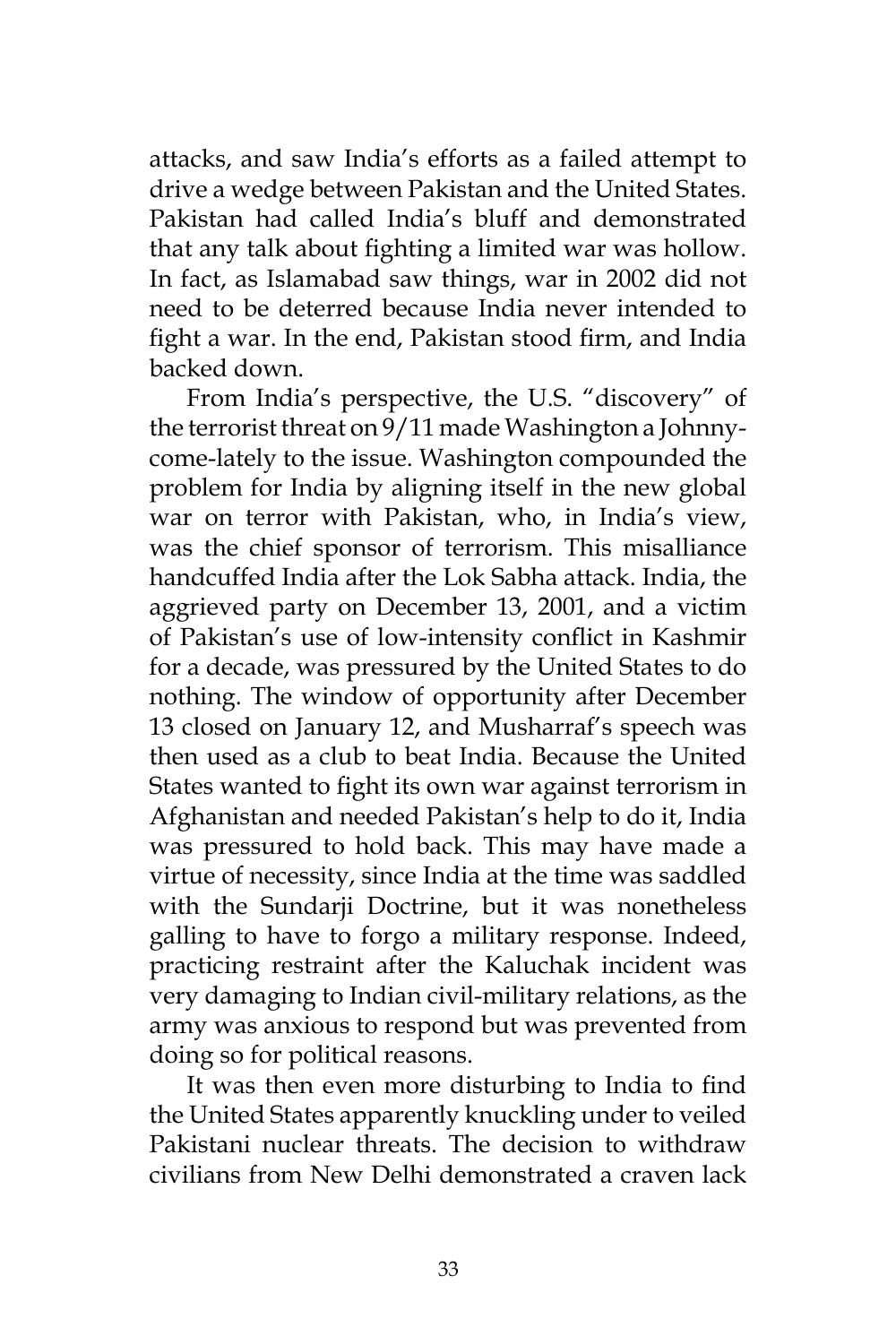of resolve that rewarded the perpetrator of terrorism while punishing its victim. Nuclear weapons seemed to have had a greater effect on the United States than on India itself. In sum, however, the 2002 confrontation, coupled with the problems identified in the Kargil conflict, revealed strategic weaknesses in India's defense policy and constraints on India's freedom of action that called for change and new thinking.

Just as 1999 caused new thinking in India about a nuclear doctrine, the 2002 confrontation made India take a new approach to conventional war. India had kept its response at Kargil limited geographically, but at great expense in terms of manpower. Its inability to mount a quick response to the terrorist attack in 2001 resulted in a costly and extensive build-up of conventional forces and also became a national embarrassment for the Indian army. Not only had what India declared to be Pakistani-supported terrorists attacked the symbol of India's democracy, they had murdered the dependents of soldiers preparing for a war that was never fought. Army post-mortems on the 2001-02 confrontation reached a number of conclusions. The Sundarji doctrine may have been appropriate in an earlier time for different needs, but it resulted in a slow motion and lumbering deployment of forces. It would have to change. In addition, Army analysts realized that even if the Sundarji doctrine were successfully implemented, it could very well cross key Pakistani red lines for the use of nuclear weapons. A new doctrine would have to account for Pakistani insecurities and avoid destabilizing intrawar deterrence. Finally, the new doctrine would also have to account for the intervention of third parties. A window for retaliation had been open from December 13, 2001, to January 12, 2002. The United States and the UK exploited this time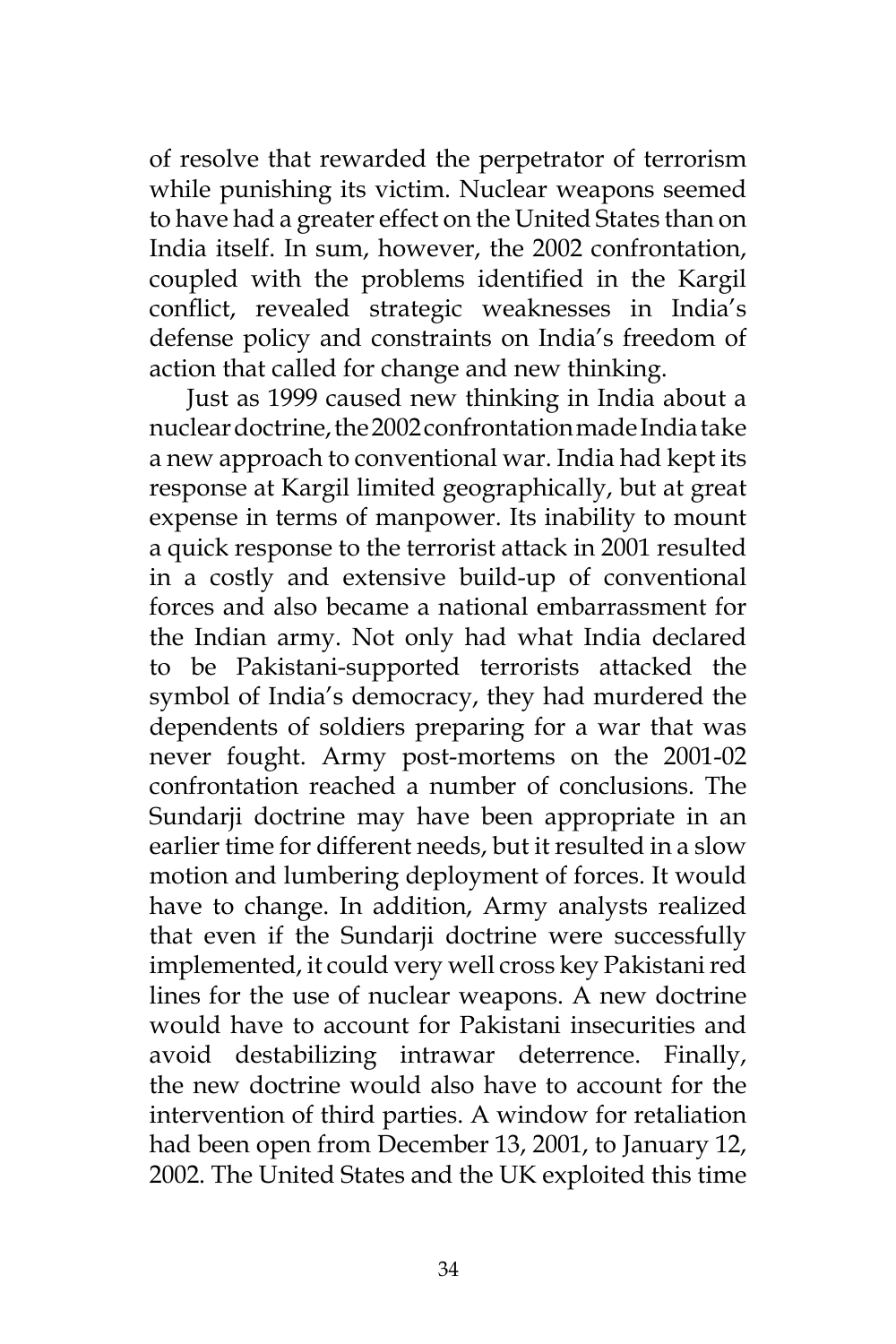to prevail on India's politicians and allow President Musharraf to evade the consequences of the terrorist actions. A new doctrine would have to enable India to strike on a very short time scale.<sup>25</sup>

The new doctrine was dubbed Cold Start and unveiled in April 2004. The idea was to restructure the Indian army so that it could address the defects made evident in 2002. With Cold Start, the ponderous holding divisions would be divided into eight or ten smaller integrated battle groups, each of which would be able to conduct shallow-penetration attacks across the border with Pakistan with relatively little leadtime required. This new doctrine would position the Indian army to conduct limited war against Pakistan, thus allowing New Delhi to retaliate against Pakistan swiftly before Islamabad could prepare militarily and before outsiders could intervene diplomatically, while also reducing the risk of escalation once the armies were engaged.

The contours of the Cold Start doctrine beg a number of questions regarding India and Pakistan's approach to limiting war. One of the more extreme interpretations of the objectives of the Cold Start doctrine would be the destruction of the Pakistan army.26 This maximal position is almost certainly not endorsed by India's civilian leadership, nor by its entire military. Once introduced as a possible objective, however, Pakistan must treat it as at least a possible contingency that could become reality during conflict. Even if India explicitly rejected this objective, it brings up the problem of finding limits that both sides can accept and communicate. Suba Chandran makes the point that it is "essential to communicate to the other side the extent to which one would go in a limited war  $s$ ituation $127$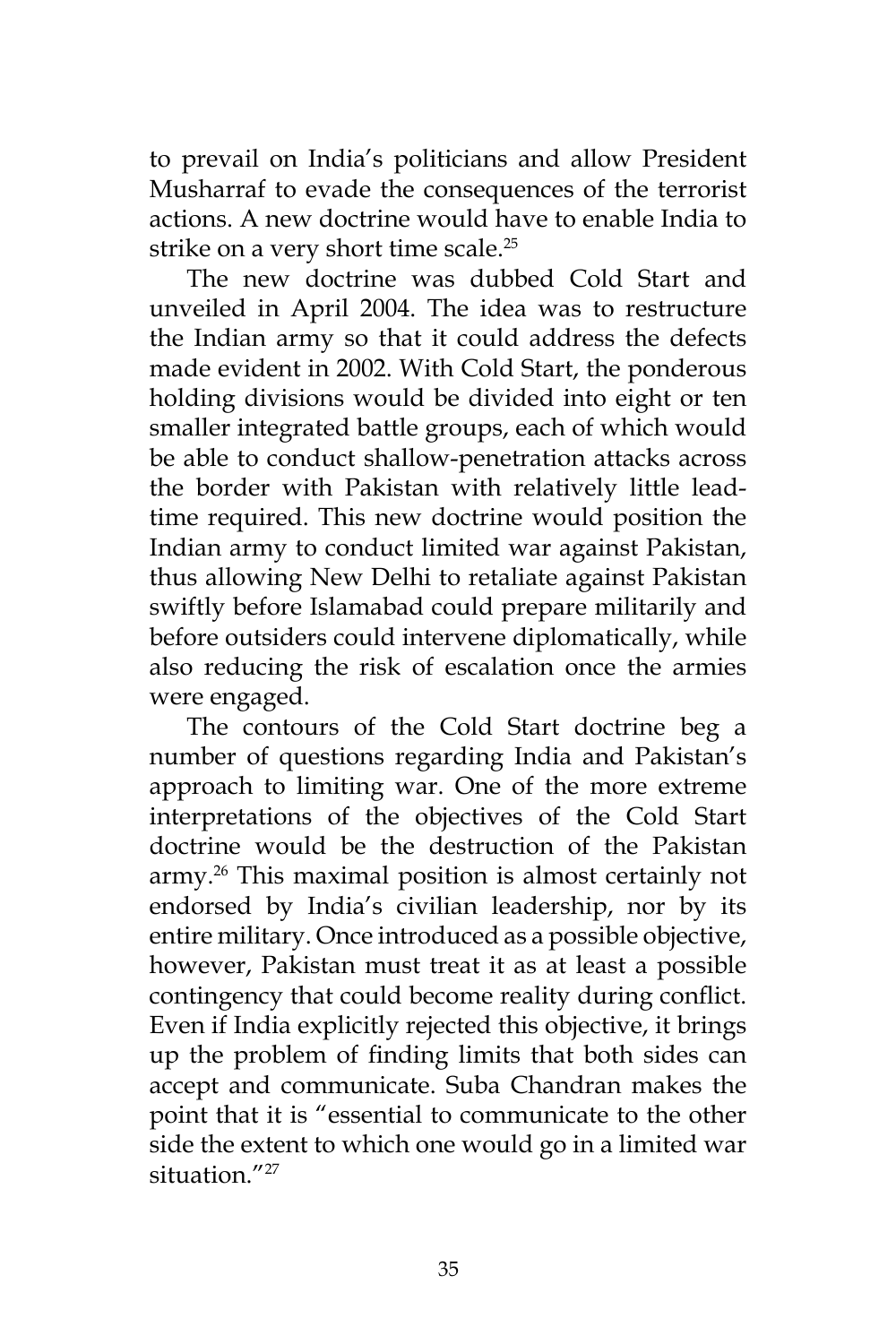In addition to communicating that the political objectives are limited, geographical limits will have to be identified. Borrowing from Thomas Schelling's discussion of tacit bargaining in a nuclear environment, India needs to ask whether new conspicuous stopping places can be mutually agreed once the LOC and international border are breached.<sup>28</sup> This may be difficult, as V. R. Raghavan argues ". . . there is no mutually agreed set of limitations between India and Pakistan on a future war—as there were none in past wars—neither side has control over the other's saliencies."29 Pakistan has said that it would respond to a conventional Indian attack by escalating at the point of attack and expanding the war elsewhere at a point of its own choosing. $30$  How will India and Pakistan agree on a new geographical limit once Cold Start has been implemented and either the LOC or the international border—obvious current limits, whose symbolism was reinforced in Kargil—have been breached? As noted earlier, one of Pakistan's red lines for nuclear use is territorial. If India attacks Pakistan and conquers a large part of its territory, Pakistan may respond with nuclear weapons. Implementing Cold Start without breaching this space threshold may be complicated once the bullets start flying. In addition to reaching tacit understandings about new geographical limits, they must also identify new limits on means during the induction of Cold Start. India breached the "no aircraft" understanding during Kargil. Communicating new limits while Cold Start is being implemented and Pakistan is escalating in response will be extremely difficult.

One of the obvious dangers as India plans how to conduct limited war is the prospect that Pakistan will be pushed to escalate. One of the goals of Cold Start is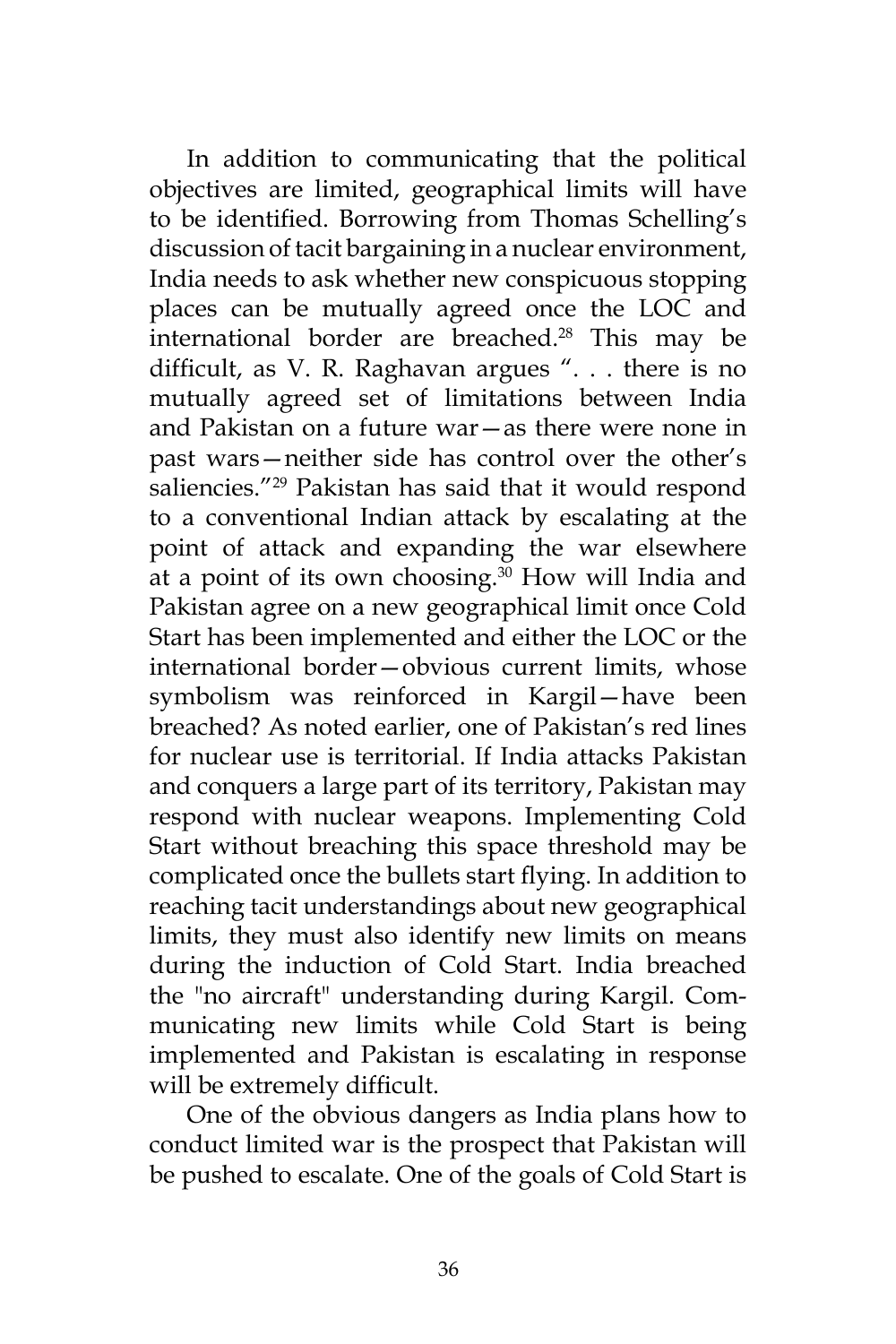to avoid such an outcome, but it is difficult to predict outcomes once troops are engaged on the battlefield and new opportunities arise. The Shahi, Sattar, and Khan response to India's nuclear doctrine said that Pakistan would not use nuclear weapons tactically, and Pakistan has since indicated that it would use nuclear weapons in a relatively widespread attack. Given that any such use would compel India to respond in kind, leaving both countries devastated and rendering governance in Pakistan problematic at best, it is possible that Pakistan would reconsider how best to exploit its nuclear weapons during a war. Though highly fraught, the limited use of nuclear weapons might appear to be a better option for Pakistan if the alternative to nonuse was conventional defeat and the likely destruction of the state. The possible consequences of this new thinking and how conflict may again erupt in South Asia is discussed in the next section.

### **THINKING ABOUT FUTURE CRISES**

### **Status of the Composite Dialogue.**

Following the 2001-02 confrontation, Pakistan and India reopened their political dialogue. At the annual meeting of the South Asian Association for Regional Cooperation (SAARC) in January 2004, Indian Prime Minister Vajpayee and Pakistani President Musharraf announced that they had agreed to resume the peace process that had been sidelined for several years. On February 18, 2004, they made the formal announcement that a bilateral "composite dialogue" would begin in the May-June 2004 time frame. $31$  It is certainly too early to conclude that diplomacy has replaced conflict the dialogue was suspended for several months in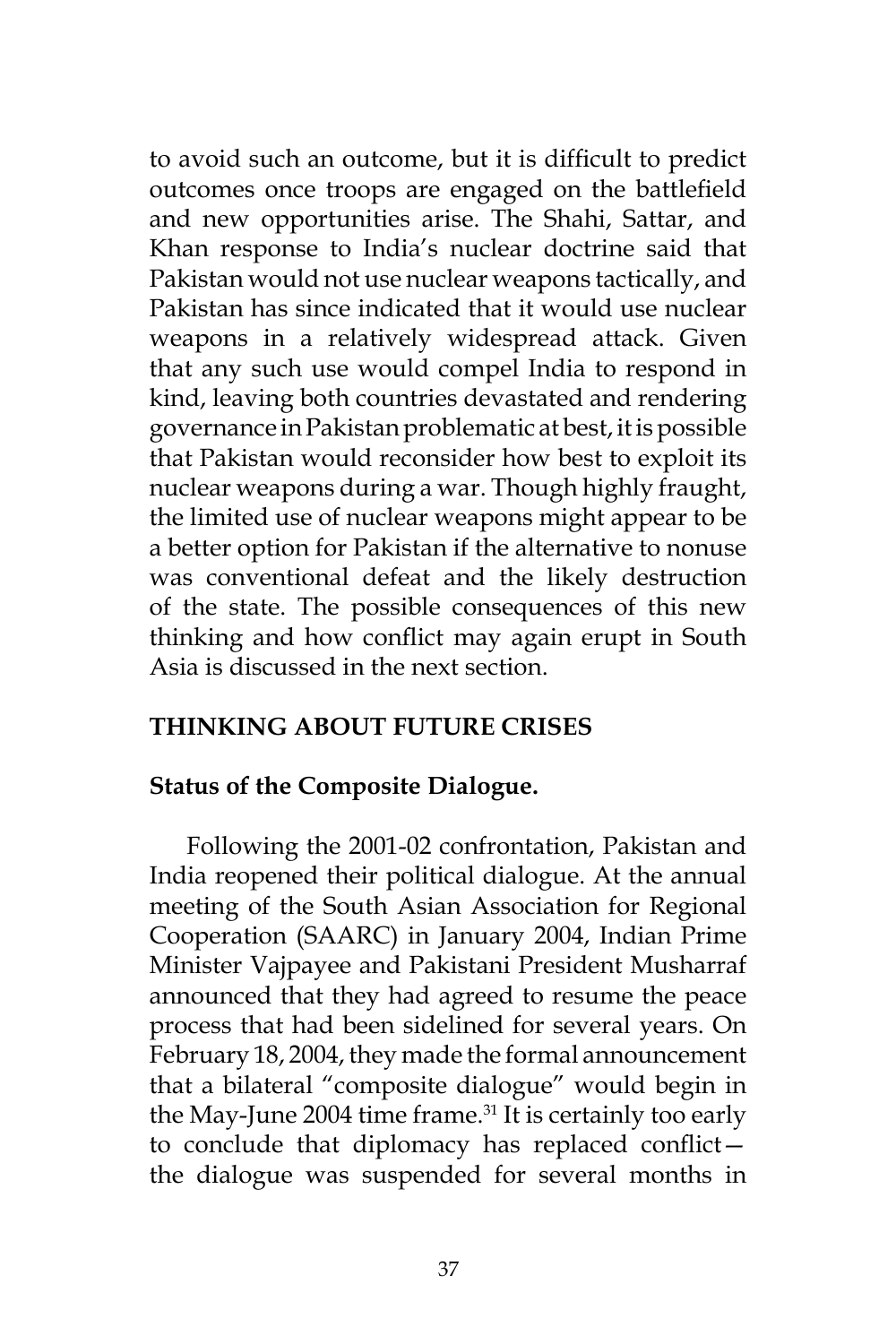July 2006 after terrorists detonated as many as seven bombs on Mumbai trains—but diplomatic channels remain open, with the dialogue separated into eight different baskets. The baskets include Kashmir, peace and security, Siachen, Sir Creek, the Wullur Barrage, terrorism and drug trafficking, trade, and the promotion of friendly relations. These ministerial-level discussions have so far achieved varying degrees of success.

On Kashmir, a number of confidence building measures (CBMs) have been achieved and discussed, including the Srinagar-Muzaffarabad and Punch bus lines, crossing points on the LOC, and intra-Kashmir trade and truck services. The peace and security dialogue, held at the Foreign Secretary level (as are the Kashmir meetings), produced agreements on the prenotification of missile flight tests and nuclear accidents, a foreign secretary hotline and upgraded DGMO hotline, and reaffirmation of the ceasefire. It has not, however, been able to broach the issue of strategic restraint, leaving both sides unfettered as they increase their nuclear weapons stockpiles and expand strategic capabilities. The Siachen glacier dispute and Wullur Barrage remain contentious, but a joint survey of Sir Creek was agreed upon and may form the basis of a final settlement. Though no tangible results can be cited on drugs and terrorist issues, the two sides remain engaged and appear not merely to be casting aspersions on the other. Whether that spirit survives the deadly bombing of the Indian Embassy in Kabul on July 7, 2008, remains to be seen. Finally, the trade and friendly relations baskets remain subject to the political atmosphere and perhaps are notable for still proceeding as much as anything else. Pakistan remains concerned that India's tariff structure, especially regarding textiles, is too restrictive.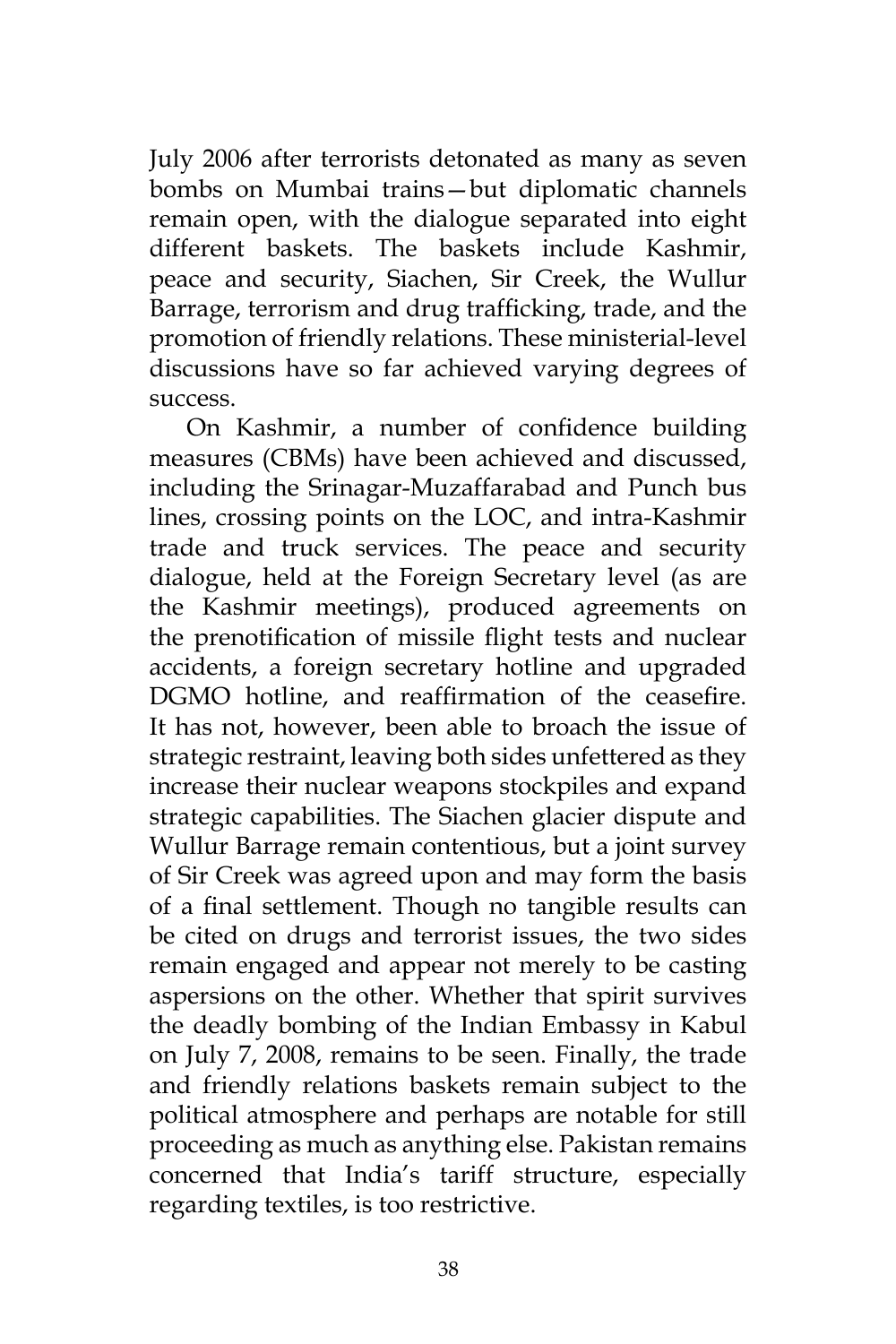Though India and Pakistan are engaged in this structured dialogue, it is fragile and unlikely to weather any strong jolts. The Mumbai train bombings derailed it for a short period of time, but India came back to the table. Repeated attacks, however, could well force India's hand. The July 2008 terrorist attack on the Indian Embassy in Kabul, now determined by India to have been supported by Pakistan's Inter-Services Intelligence Division (ISID), is yet another example of the stress that is continually placed on the relationship and the efforts at diplomacy. So far, the desultory progress on the diplomatic front provides relatively little material gain to offset any sense on India's part of being played for a patsy. Conflict therefore cannot be ruled out, and a number of possible scenarios can be envisioned.

## **Conflict Scenarios: Triggering Events.**

A number of possible triggers for conflict are evident. The first and most obvious is another terrorist attack on an important economic or political symbol. The attack on India's embassy in Kabul was not sufficiently damaging to cause a crisis much less conflict. This can be a tricky issue for India. New Delhi wants to avoid intemperate and inaccurate remarks that would inflame relations with Pakistan at a time when India would like to see Pakistan achieve political stability. It is not in India's interest to get in the way of Pakistan reaching a political accord that would stabilize its current government in Islamabad. At the same time, the experiences in 1999 and 2001- 02, as detailed above, make India want to avoid again appearing to be a passive and ineffectual victim of terror. Another attack on an important symbol or with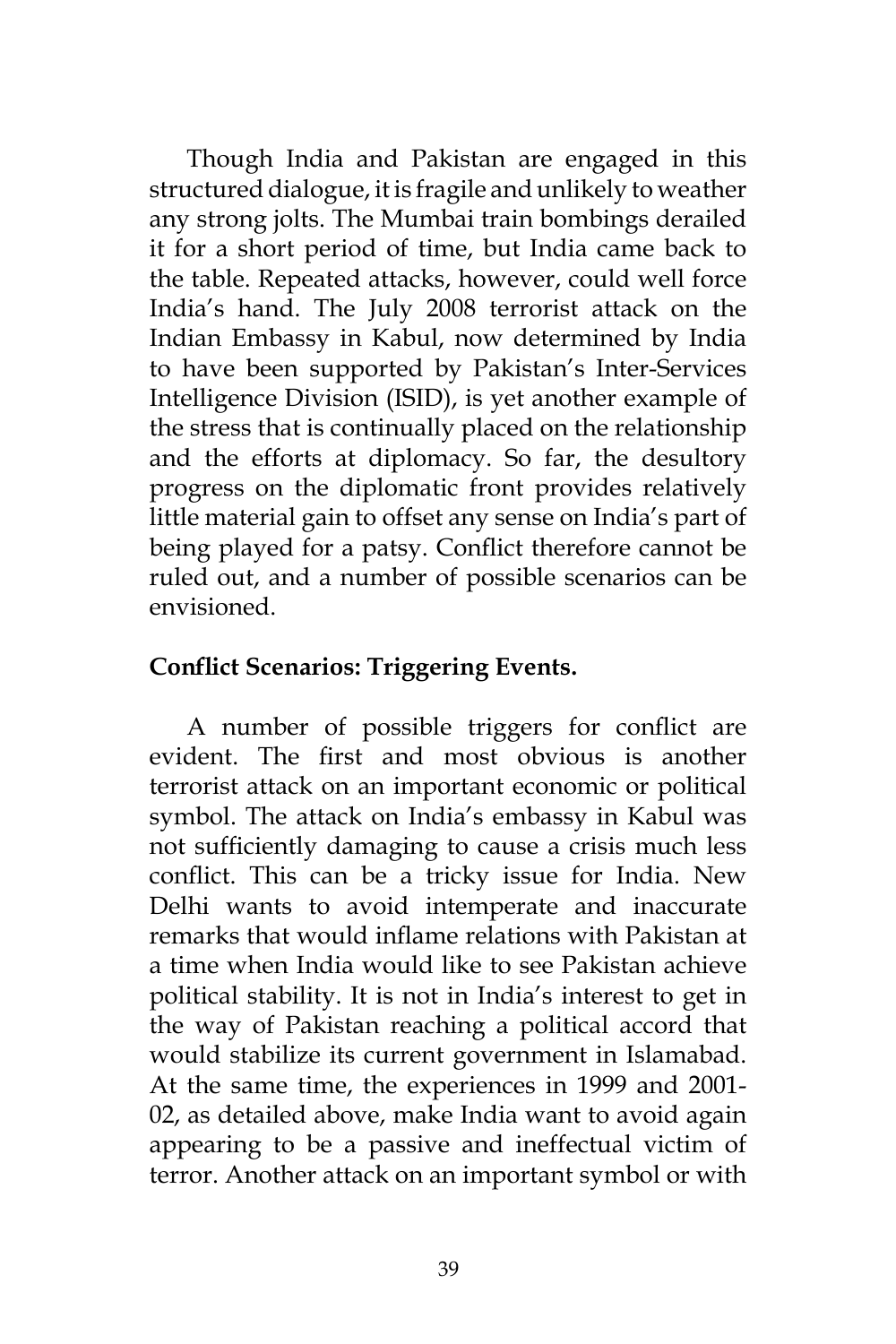significant loss of life may force New Delhi to act. It does not appear to be in Pakistan's interest to support any terrorist activity, but with Pakistan's military no longer running the country, there could be an increase in unauthorized activity by the army or the ISID. This might be justified internally as a means to assert the military's independence, to galvanize opposition to India's involvement in Afghanistan, or to force India's attention back to Kashmir. Furthermore, the terrorist organizations within Pakistan may well draw their own conclusions about what needs to be done regarding India. A violent action even two steps removed from ISID may be enough to compel India to go after the source rather than the immediate perpetrator of a terror attack.

A second possible triggering event would be the assassination of a key political leader. Political violence is regrettably common in South Asia, Benazir Bhutto's death only being the latest in a string that includes Rajiv Gandhi, Zia ul-Haq, Indira Gandhi, Liaquat Ali Khan, and Mohandas Gandhi. As with the Kabul bombing, there would have to be quite reliable evidence that Pakistan was somehow behind the killing for it to prompt an Indian response. Even in the absence of solid evidence, however, suspicions could lead to escalating tension, which itself could be a sufficient trigger. Another aspect of this factor would be the assassination of a lesser political leader such as one of the Kashmir politicians working with New Delhi, notably Omar Abdullah or Mehbooba Mufti. The likely resulting demonstrations and violence within Kashmir would inevitably increase tensions between India and Pakistan.

War could be instigated either in connection with or separate from an assassination of a prominent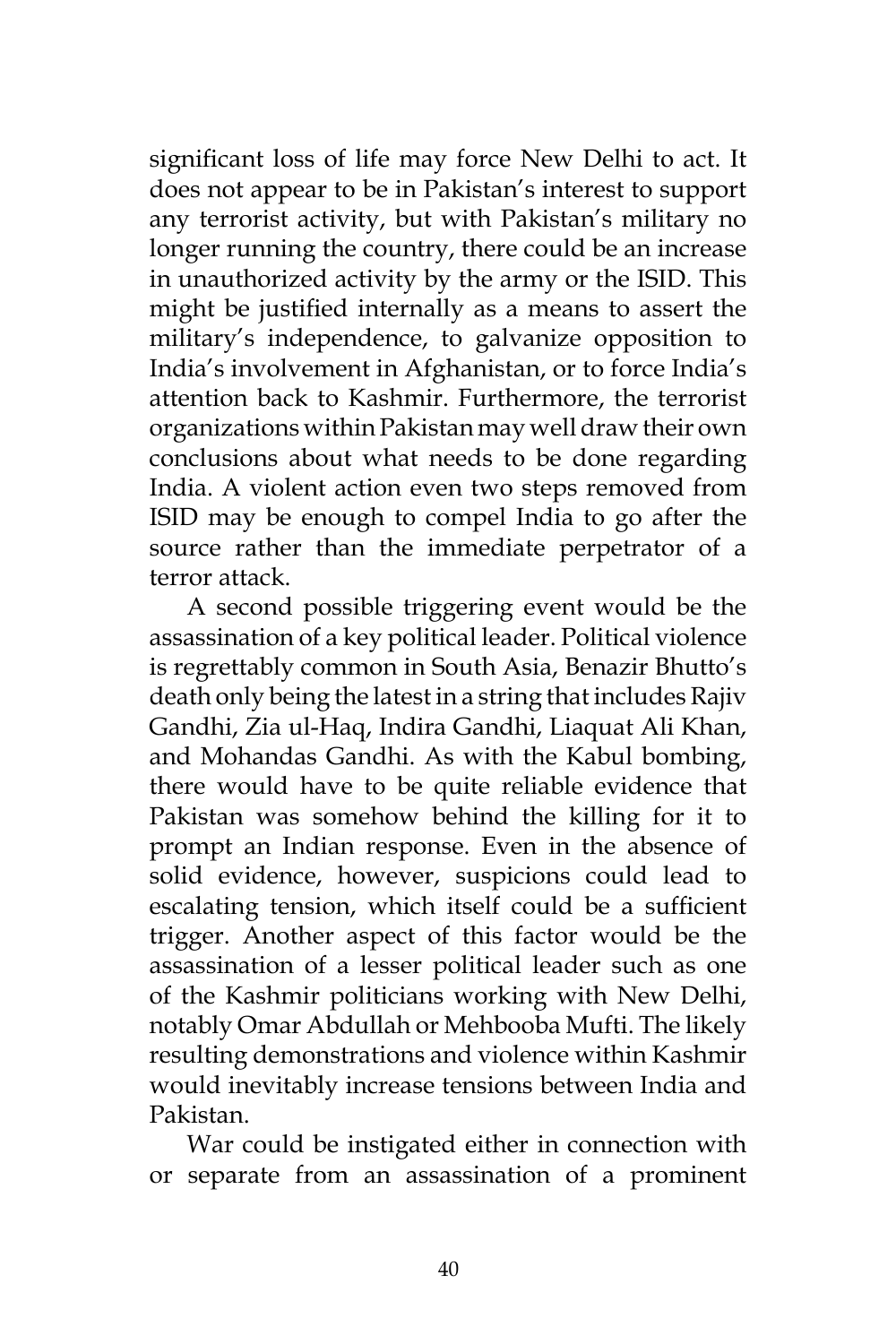Kashmiri leader. Should militancy return to Kashmir, fanned by Pakistan or a spontaneous response to some real or imagined affront, it could take a more venomous form than previously seen. The demonstrations that followed the August 2008 decision by India to cede ground in Kashmir to Hindu penitents visiting the Amarnath shrine did not foment a new round of Indo-Pakistani conflict, but did make evident how tenuous relations are over this region. If Taliban or al Qaeda elements turned their energies to supporting Muslims in Kashmir, the outcome could be savage. Suicide bombing is now part of Pakistan's landscape—a few well-planned suicide bombings in Kashmir could easily trigger a dramatic Indian response across the LOC.

Another possible trigger for war may be India's Cold Start doctrine, whether it has been fully implemented or not. Pakistan is not inclined under current conditions to preempt as it has done in the past. In December 1971, when war was effectively already underway in East Pakistan in the form of Indian support for the Mukti Bahini guerrilla forces, Pakistan conducted preemptive air attacks against India's Western positions in the hope that India would engage in the West, where Pakistan held slightly better positions, and defer attacking in the East, where Pakistani forces were isolated and vulnerable. Pakistan did not preempt in 1987, however, even though India's Brass Tacks exercise began to look like preparation for an Indian attack against Pakistan. Pakistan still sees itself as potentially vulnerable to an Indian armored attack, however, and although the Cold Start doctrine is intended to allay Pakistani fears that any of its red lines would be crossed in a conflict, it could well have the opposite effect. If Pakistan fears that it cannot rebuff Indian forces at all the points of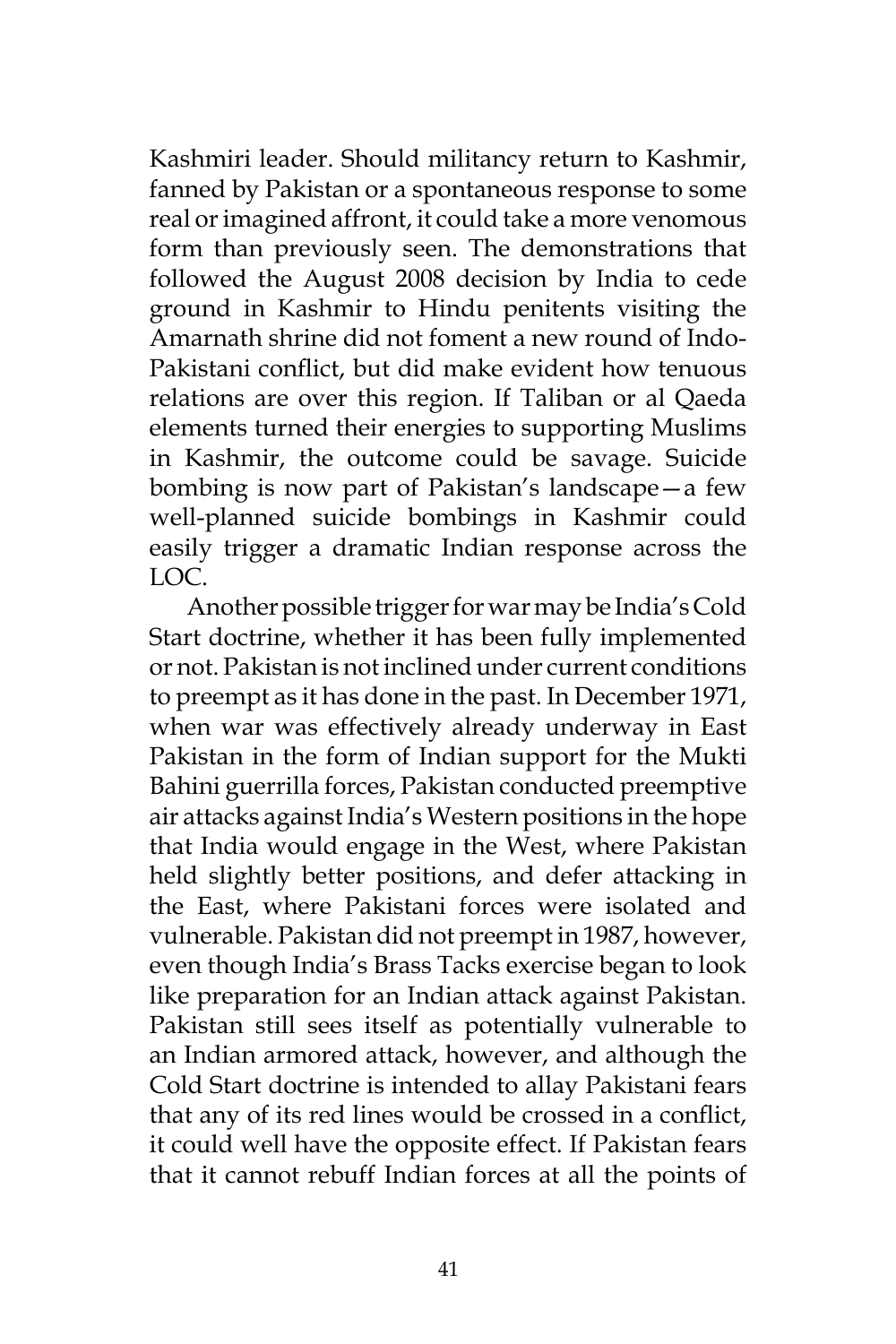attack envisioned in Cold Start, it may decide to take the initiative in a future crisis and launch an attack at a point of its own choosing rather than allow India to dictate the terms of a conflict.

War could also result indirectly from a coup by radical elements within Pakistan's army against the current moderate leadership. Again, this is an unlikely eventuality, but a new civilian government may well target the army and wish to punish it for the 9 years of army rule from 1999 to 2008. Former Prime Minister Nawaz Sharif has rhetorically asked why only civilians should be hanged, a clear reference to the military decision in 1979 to hang Zulfiqar Ali Bhutto and at the same time a threat to Pervez Musharraf for his role in the October 1999 coup and subsequent leadership of Pakistan. As Prime Minister from 1996 to 1999, Nawaz sought to neuter the various opposing centers of power in Pakistan—opposition parties, the Supreme Court, the National Assembly, the media, the Army—and, if reelected, may try to do so again. If Chief of Army Staff Kayani were to accept civilian intervention as former COAS Jehangir Karamet did in Sharif's earlier term, more radical elements could attempt a putsch. The consequence would be enormous turbulence within Pakistan, possibly including the imposition of martial law, a step Musharraf was loath to take. Such a sequence of events could set the stage for rising tensions and accusations hurled at India, potentially setting the stage for a new round of conflict.

An unpredictable but possible trigger for conflict could be a nuclear accident. This would likely occur in connection with one or more other factors that had escalated tension, but if a nuclear accident occurred even during a minor confrontation, both sides might suddenly face the reciprocal fear of surprise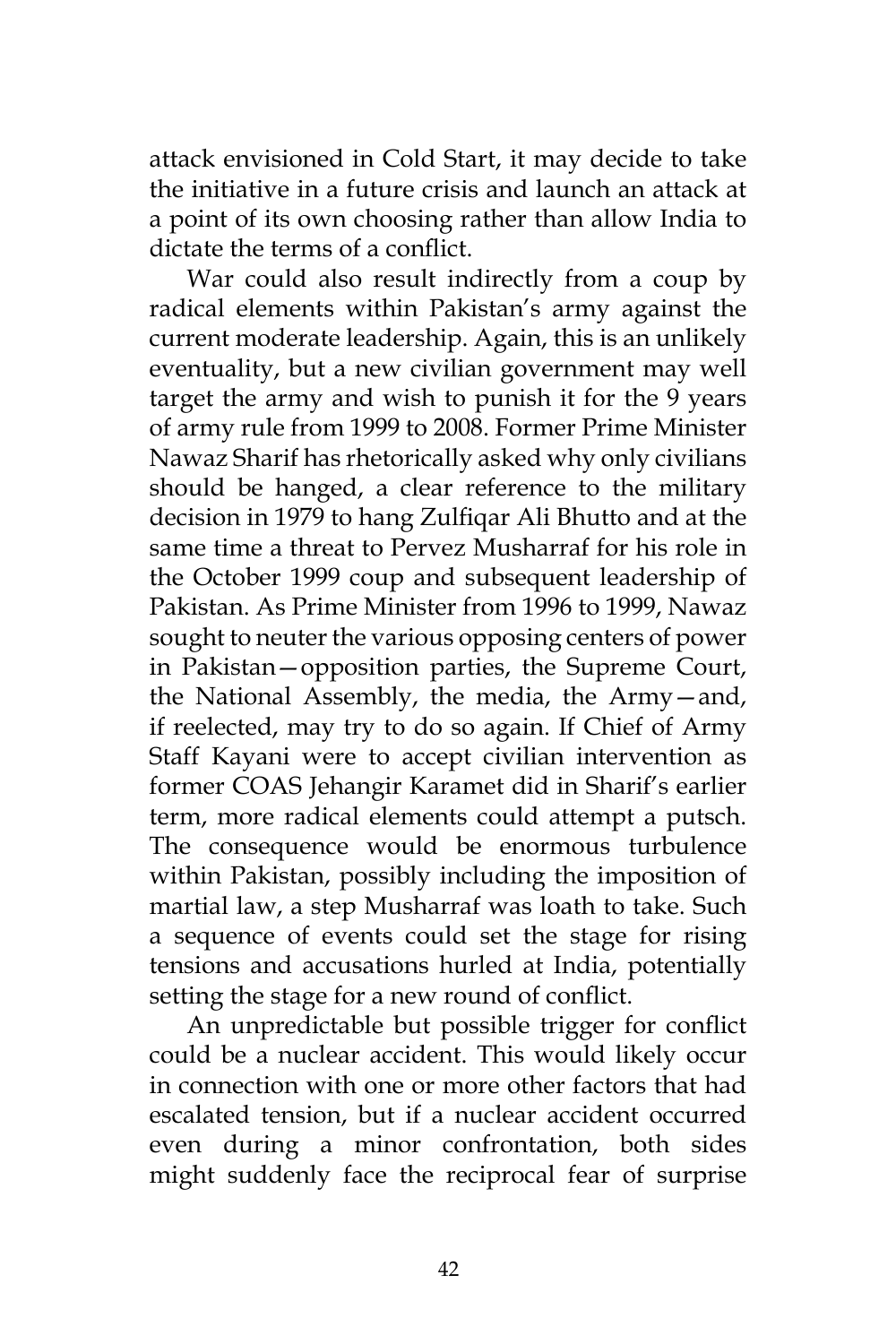attack. Even if it were during routine activities—an electrical fire at a nuclear weapon manufacturing site or a nuclear release at a reprocessing plant—the side responsible for the accident might try to cover it up. If that were successful, there might be no problem, but the probability of success would be low. Then the discovery of the cover-up would inject fear into the other side—if it was only an accident, why not admit it? If, instead of trying to cover up the accident, full disclosure was made, the other side might ask for more information to ensure that no harm was intended. It would be natural in such circumstances, however, to resist offering too much information, yet failure to be completely forthcoming would only exacerbate the situation, creating further tension.

If the accident occurred during the transfer of a weapon or a nuclear component to a safer storage area or to a site for mating with other components, tensions would escalate dramatically. Why was the transfer being made? How many other weapons were being transferred? How many were already transferred and ready for launch? Had intelligence that was previously considered solid now proven to be erroneous? Even if the exaggerated fears captured by such questions were *not* running through the minds of the decisionmakers in the opposite capital, it might well be assumed by the state that was moving the weapons that such thoughts *were* influencing the other side. And if they were, would it not make sense for the other side to ready its own weapons with as much haste as possible? How and whether such a cycle could be broken would depend on a host of psychological and political factors, all of which could be highly stressed by the unraveling events. India and Pakistan have addressed this issue by reaching an agreement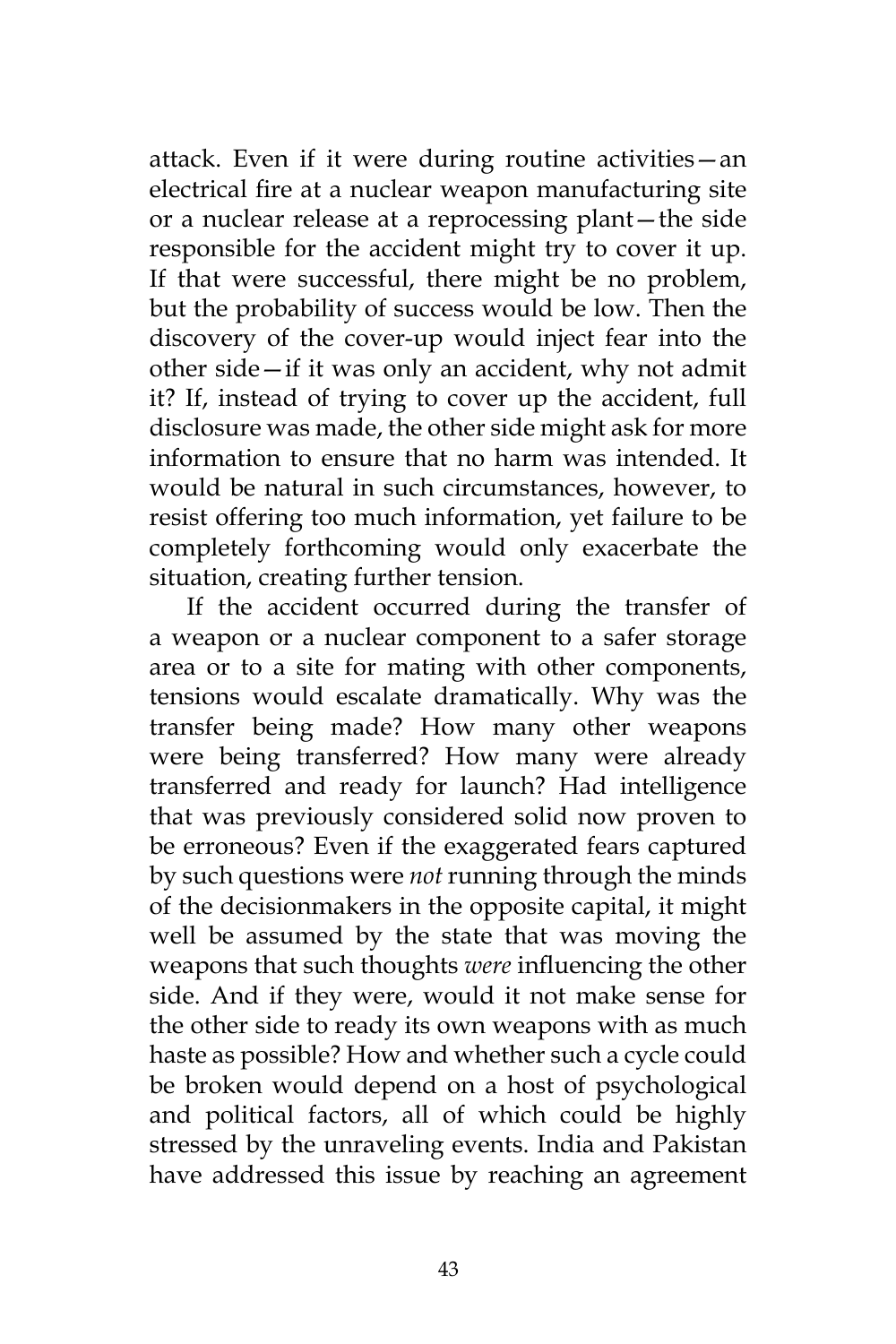regarding nuclear accidents (discussed subsequently in the CBM section). Full disclosure that an accident occurred does not necessarily solve the fears raised here, however, leaving this issue a potential source of tension and misunderstanding.

A last illustrative example of a possible trigger for war between India and Pakistan would be a substantial ethnic uprising in Pakistan. Pakistanis believe that India has in the past aided and abetted Balochi national aspirations. It is possible that a more coordinated uprising could take place in Balochistan, perhaps with support from India, anti-Punjabi Taliban elements, or al Qaeda terrorists. This would be unlikely without other contributing factors being present, such as an aggressive Islamabad government intervention in the Federally Administered Tribal Area (FATA). Support for a Balochi uprising might be used as a distraction to take forces away from the FATA or elsewhere. Pakistan might respond against India by another Kargil-like incursion or open support for terrorists in Kashmir. This congruence of events could force India's hand and provoke cross-LOC or international borders maneuvers to confront Pakistan.

### **Conflict Scenarios: What Would War Look Like?**

War in the future might look much like war in the past. Pakistani support for proxy forces, primarily irregular militants operating outside government control, would most likely originate from Kashmir but conceivably could have a base in Bangladesh or Nepal. Pakistan's goal in supporting proxy forces would be to tie up the Indian Army as much as possible, bleeding and hectoring its forces to convince India that a diplomatic resolution to Kashmir on Pakistan's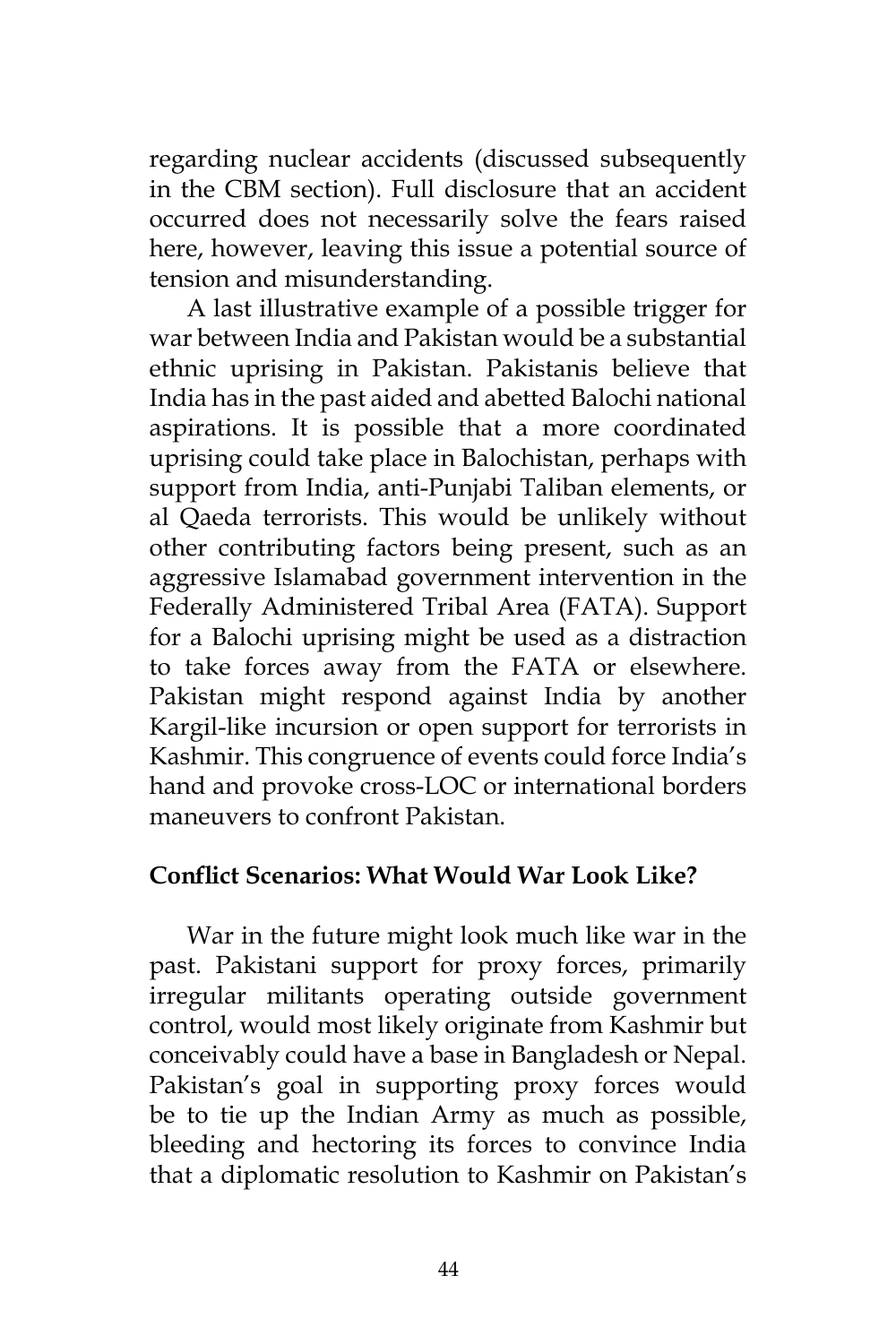terms must be found. A parallel to this kind of conflict would be Indian support for the same kind of activity in Balochistan without the same longer-term objective of resolving Kashmir, but rather to make clear that two can play the same game with damaging consequences for Pakistan. India's goal would be to force Pakistan to deploy its forces away from other fronts, thus reducing Pakistan's ability to respond elsewhere on the IB or LOC.

These proxy efforts have been conducted in the past but without either side taking the war to the source of support across the border. Although Cold Start was developed in part to provide India with an ability to intervene in response to terrorist activities inside India, there are options short of Cold Start that could produce a different kind of war. Rather than invoking Cold Start as presently conceived, India could respond to Pakistani support of proxy war inside Kashmir by conducting a "punish and leave" strategy.<sup>32</sup> This might be an incursion by Indian special forces for no more than a 3-4 day period to allow the destruction of key training camps and supply routes. An alternative might be a "punish and stay" operation, more like the Chinese invasion of Vietnam in 1979 or the U.S. invasion of Cambodia in 1971. In both cases, the invasion force would be sent in for a fixed but significantly longer period of time, with the intent of disrupting the enemy's ability to continue resupply or staging. Both run the risk that Pakistan would expand the war elsewhere along the contested boundary. That, however, would force India to fight entirely defensively at points of Pakistan-initiated conflict, which could consequently reduce the dangers associated with Cold Start.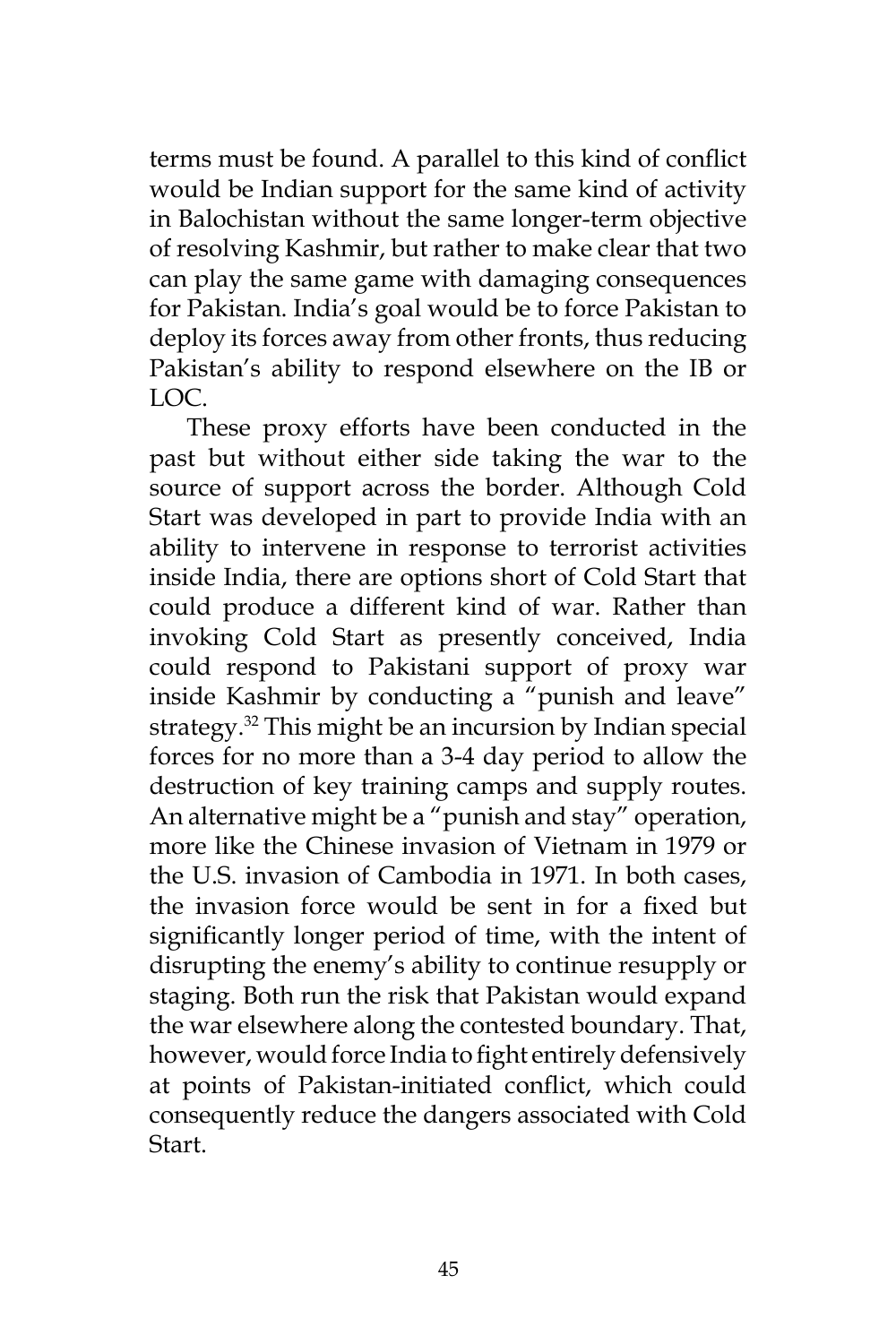Conflict would look quite different if India invoked its Cold Start doctrine in response to a Pakistani provocation. Here there could be at least three broad variants: success on all the seven or eight fronts that Cold Start envisions; success on a few fronts and failure on the others; or failure on all the fronts. The latter outcome would create fewest problems from the point of view of escalation and nuclear use, but is also the least likely given India's superiority in conventional terms.33 The second possibility might be a more likely outcome. Pakistan might choose to concentrate its forces at key defensive points to overcome India's thinned out forces that are called for by the Cold Start doctrine. Confronting Indian forces at a few critical choke points or in defense of vulnerable cities would be more important than stopping every one of the seven or eight points of attack. The result might be more like a stalemate, assuming that the successful Indian offensives stopped after achieving the planned shallow penetration. Battlefield initiative might carry some commanders away, however, especially if they encountered light and only harassing resistance. Whether Pakistan would interpret a deeper penetration by a lighter force as crossing the territorial red line would depend on the dynamic circumstances at play elsewhere along the border. The most dangerous scenario would probably be the first, where Indian forces succeeded in surprising Pakistan and were able to penetrate along seven or eight fronts and then dig in and hold their positions. Seeing itself defeated along a broad swathe of territory would force Pakistan into making critical decisions about nuclear escalation.

Such a decision would also be forced on Pakistan's leaders in the event of an outright cross-border war such as India threatened in 2002. Whether the new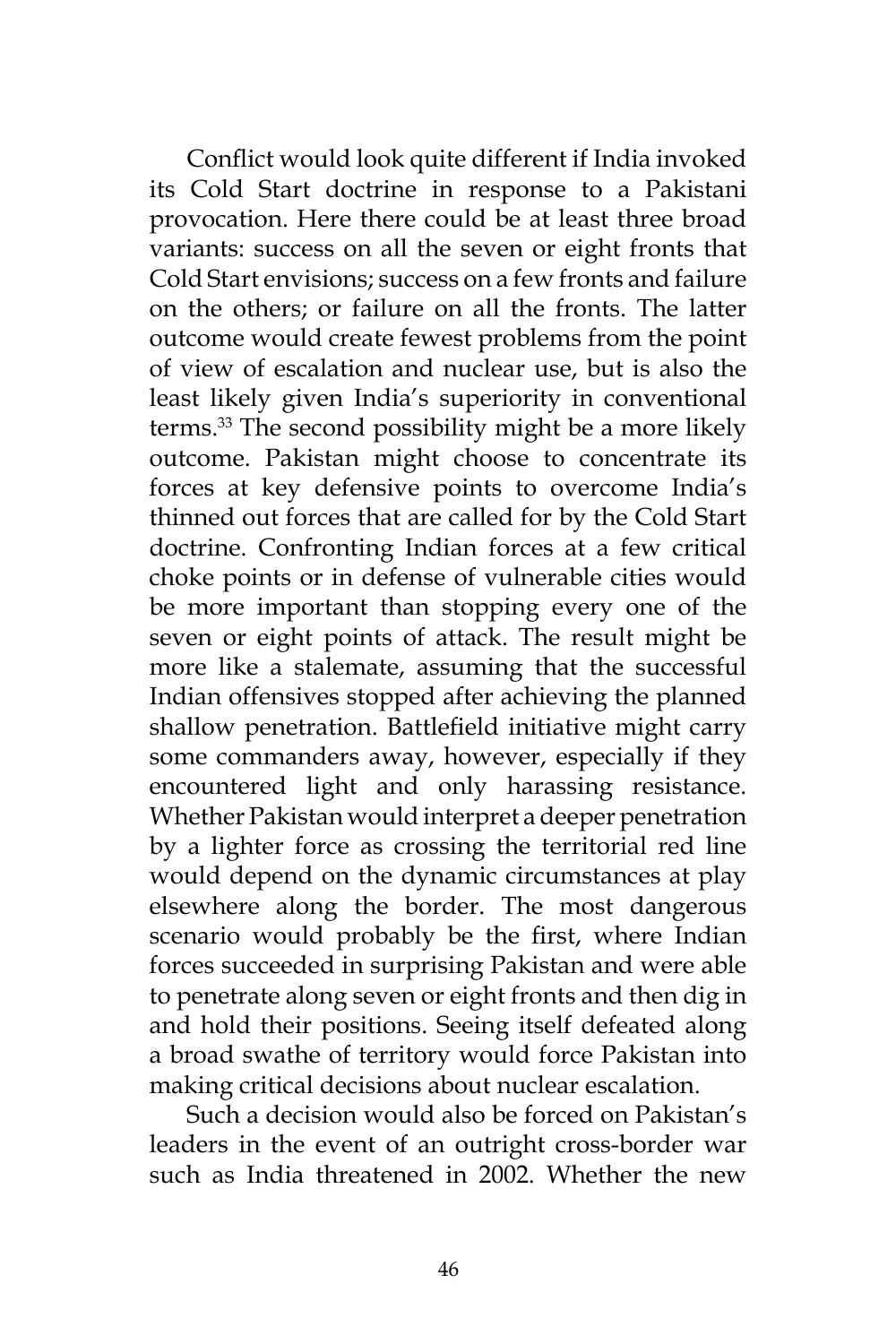Cold Start doctrine will be flexible enough to allow a massed invasion consistent with the earlier Sundarji Doctrine is not clear. But a powerful deep thrust into Pakistani territory at one or more points would likely overwhelm Pakistan and force it to counterattack elsewhere in a flanking maneuver. The dynamics of that kind of conflict would again be difficult to predict, but it is more likely that India would be able to prevail on the ground than Pakistan. In such a case, Pakistan would have to decide whether escalation to nuclear weapons would make any sense. How those weapons may be employed will be discussed in the next section.

# **Limited Nuclear Use Options.**

As noted earlier, India has declared that it will not use nuclear weapons first but reserves the right to retaliate against nuclear, chemical, or biological use against Indian forces anywhere. In the hypothesized scenarios depicted above, Pakistan is in most cases the state on the losing end of the conventional war and in contrast espouses a first use doctrine. It is therefore more likely that Pakistan would need to consider more carefully than India what nuclear steps it might have to take in certain dire circumstances. What might limited nuclear use look like?

Decisions would be made under duress, with troops backpedaling on the battlefield, and the international community using a combination of threats and rewards to induce Pakistan to show restraint. Under such circumstances, Pakistan almost certainly would first issue a threat to resort to nuclear weapons. It is popularly believed that Pakistan used public comments by Dr. A. Q. Khan in 1984 and 1987 to threaten India with nuclear weapons. His February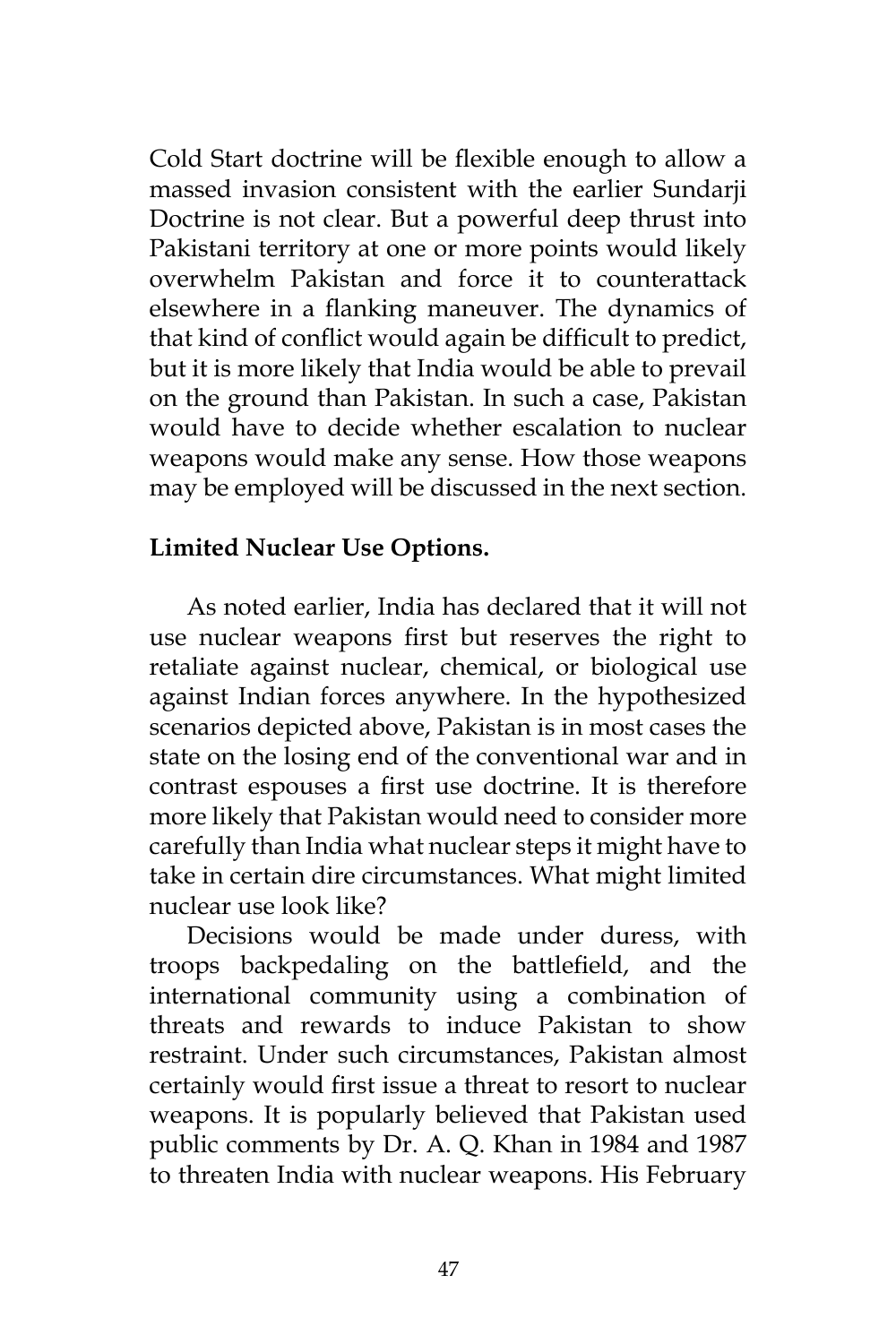1984 interview with *Nawa-i-waqt* came when India appeared to be considering a preventive strike against the Kahuta uranium enrichment facility, and his January 30, 1987, interview with the Indian journalist, Kuldip Nayar, occurred just at the close of the tense Brass Tacks face off.<sup>34</sup> These incidents may have been what Shahi, Sattar, and Khan were thinking of in saying that nuclear deterrence had worked in those years. The comments by Shamshad Ahmed during Kargil may have been intended to convey a similar warning, but all the pronouncements were somewhat veiled.

Under the conditions posited here, any threat from Islamabad would need to be far more official for it to have immediate effect. It would certainly have to be time-bound and specific—we will do  $\overline{X}$  in place Y if Indian troops have not silenced their guns by time Z. To reinforce its seriousness, Pakistan would need to proceed with visible readiness steps, for example, moving truck convoys (both dummy and real) to potential assembly points, broadcasting the deployment of missiles armed with conventional and nuclear weapons at undisclosed launch pads (possibly communicating to third parties the coordinates of some of them to reinforce the point), and so on. Pakistan might also want to leave itself options to demonstrate resolve without starting a nuclear escalation.

A third step therefore might be to test a weapon to quicken the decisionmaking pace for India. That would require already having a weapon in place, which is highly unlikely, but could perhaps be done with a week's notice. Moving a weapon into position for such an eventuality would require substantial foresight by Pakistan, but is in the realm of the possible.

A fourth escalatory step—or third if a weapon had not been prepositioned in a test tunnel—would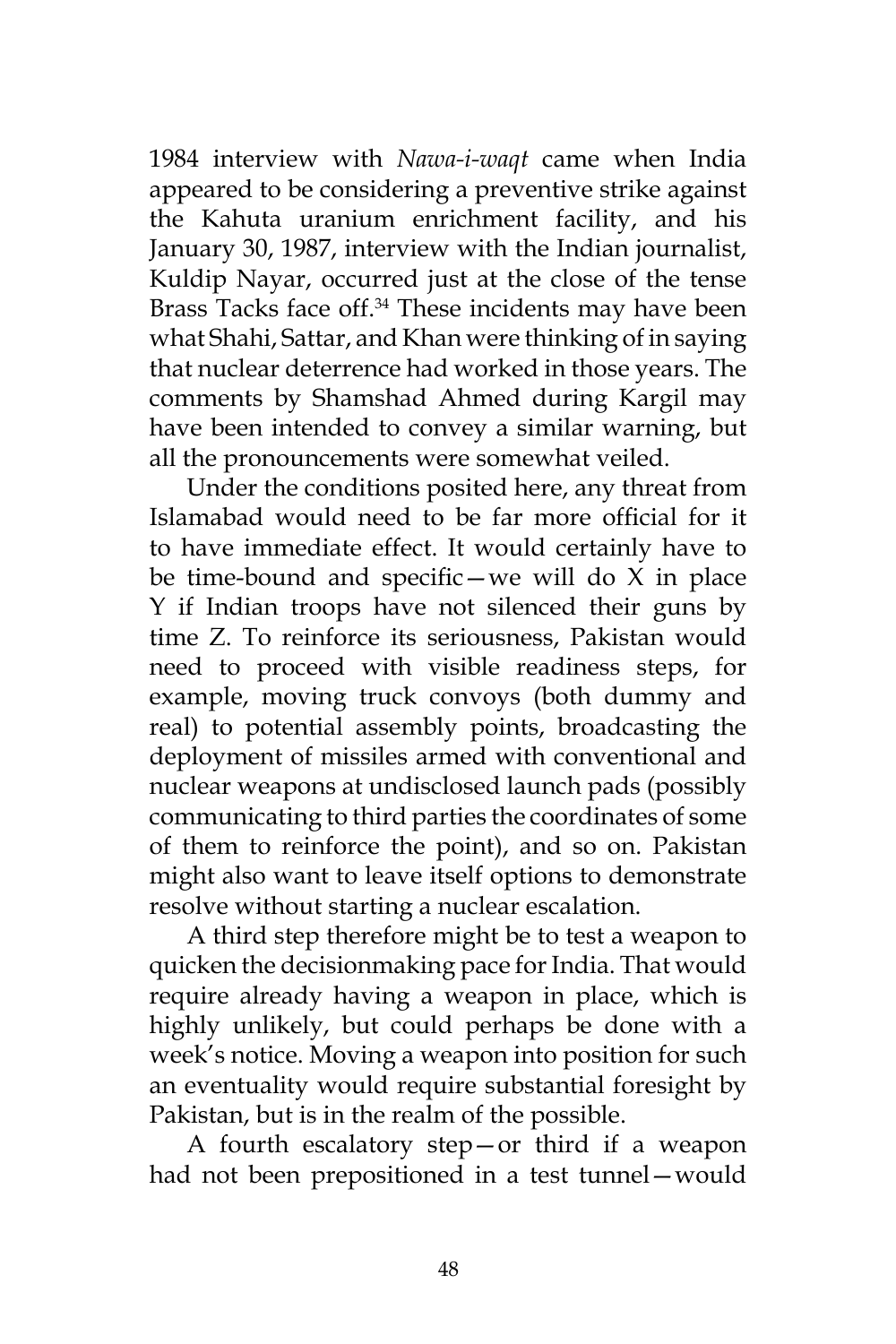be to conduct a test in the atmosphere, perhaps on a missile fired toward the Arabian sea. Each of these steps would require a time lapse to allow India to see reason and stop its offensive – but at the same time, it may be difficult to stop the action on the battlefield in a timely manner. There could be a real problem of actions and threats overtaking the decision process in New Delhi. In any case, Pakistan would be forced to make a fateful decision whether to use one or more weapons against Indian targets. With the armies likely enmeshed and intermixed on the battlefield, dropping a weapon would require care to avoid also killing Pakistani soldiers. This could argue for using a weapon well behind Indian lines, but that could produce only marginal effect on the actual fighting. Pakistan might instead target a military base close to the front.

The next escalatory step would be a fairly largescale attack. It is possible to imagine steps short of such an attack as described above, but at some point Pakistan would likely see no reason not to attack with large numbers of weapons on a range of military and industrial—and potentially civilian—targets. There might be an effort made to avoid Muslims, but at such a dreadful point it would be quite difficult to practice much target discrimination. Any attack would be both destructive and suicidal since it would shatter any lingering caution on India's side, and a similar attack would almost certainly follow in response. Both sides would be left with unimaginable damage and a long and painful recovery. Depending on the extent of the damage, there could also be widespread but likely temporary (1 to 2 years) global consequences for food production, health, and the environment.<sup>35</sup>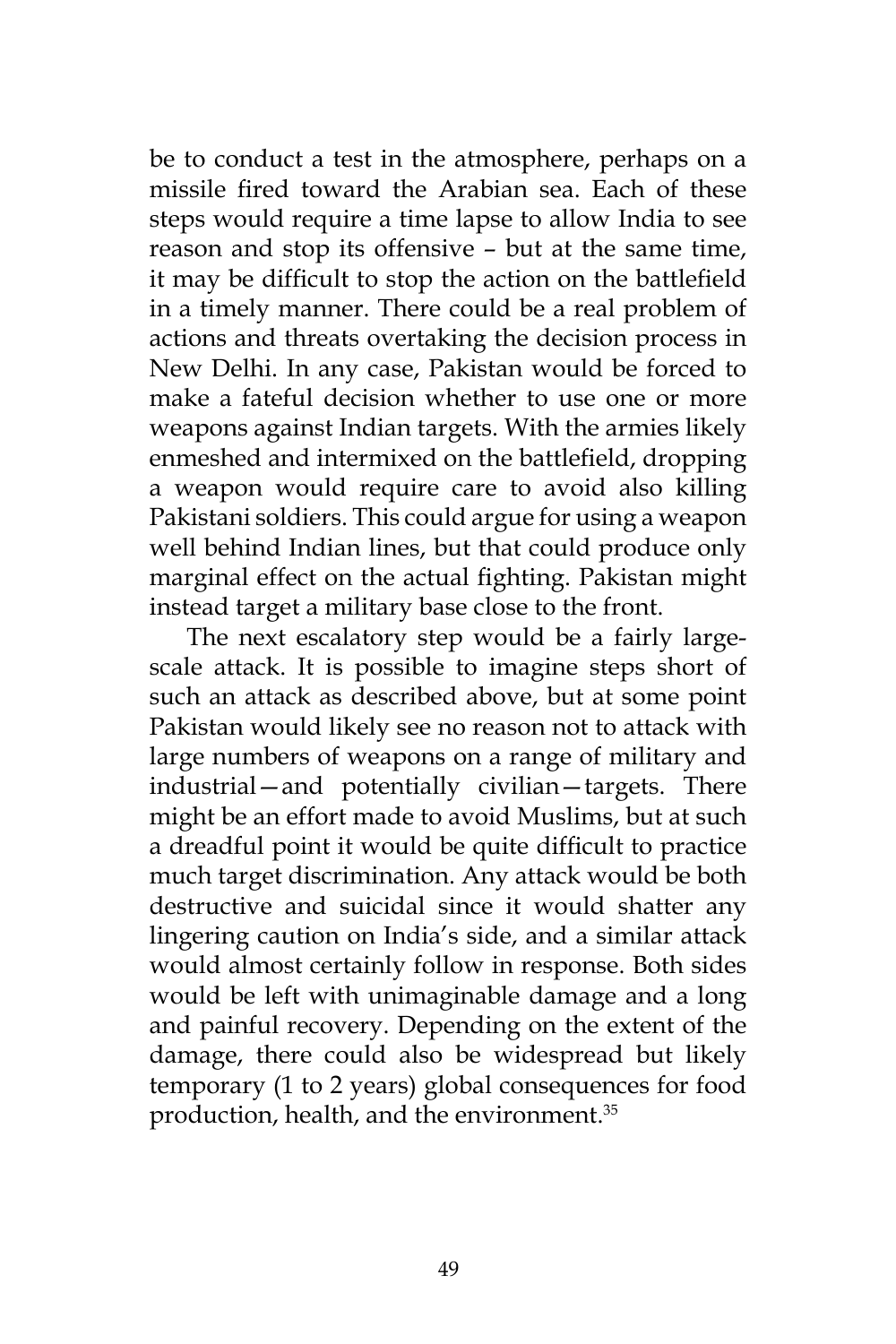# **WHAT COMES NEXT?**

### **Current Confidence Building Measures.**

Over the years, India and Pakistan have agreed to a number of confidence building measures (CBMs) whose record of success is, to quote the Stimson Center, a prominent proponent and supporter of CBMs in South Asia, "spotty at best."36 As noted earlier, they have also made some progress in the Composite Dialogue on additional CBMs. One of the longer lasting and more touted nuclear-related CBMs is the agreement reached between Prime Ministers Benazir Bhutto and Rajiv Gandhi not to attack one another's nuclear facilities. This arose out of the concern in the 1980s that India was planning to conduct an attack against Kahuta. To assuage Pakistani concerns, India proposed that the two sides exchange lists of their nuclear facilities and agree never to attack the listed sites. This CBM has held steady for almost 2 decades.

Another CBM that emerged from a crisis was the April 1991 Agreement on the Advance Notification of Military Exercises, Maneuvers, and Troop Movements. Communication channels were available in January 1987 when the Indian Exercise Brass Tacks threatened to explode into war. Reciprocal misinterpretations of the other sides' movements—by Pakistan of the orientation of India's exercise, by India of Pakistan's responsive military positioning—created heightened tension that was resolved by diplomatic discussions.<sup>37</sup> To avoid a repeat of that crisis, the two sides agreed on prenotification mechanisms, which have also so far been useful in maintaining military communications and reducing apprehensions.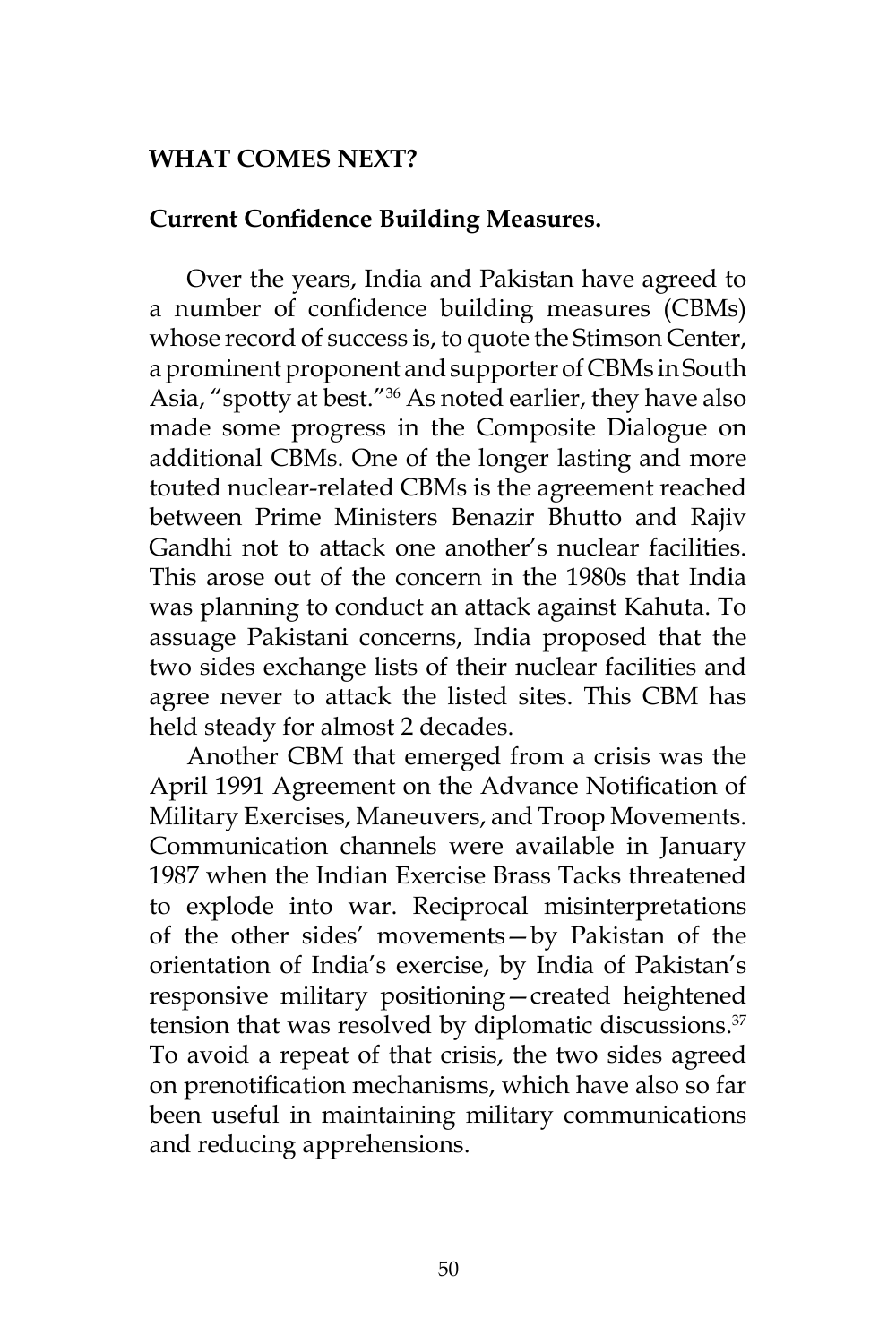As technical capabilities expanded, so too did CBMs. For example, in 1999 the two sides reached an agreement to prenotify each other of flight-testing of ballistic missiles. With the two sides having developed a fairly large suite of missiles, they have by now conducted an equally large number of tests. Given the close proximity of the countries and short flight times of missiles, this agreement has special value and has been used quite frequently. The existence of a CBM, however, does not guarantee that stability will follow. In April 1998, after Pakistan duly notified India and then conducted a test of its new Ghauri missile, India was sufficiently irritated that it went ahead with the decision to test nuclear weapons.<sup>38</sup>

Other CBMs are on the books but are not fully implemented. For example, one CBM created a hotline between the Directors General of Military Operations (DGMOs), but off-the-record reports indicate that the respective DGMOs can be reluctant to pick up the phone lest that act be interpreted as a sign of weakness in a time of tension—precisely when the hotline is supposed to come into play. There is a scheduled oncea-week call, but when the need is greatest, this CBM has been underutilized. There has been a hotline between the Prime Ministers as well, going back to 1999. But just as technology creates needs, it can eliminate needs, and we may see the day when the two Prime Ministers simply include one another in their "favorite five" on their cell phones.

Another prominent attempt at a CBM was the Lahore Declaration that highlighted Indian Prime Minister Vajpayee's historic bus trip to Pakistan in February 1999. This declaration sketched out a number of positive cooperative steps regarding nuclear stability, but as India's Foreign Minister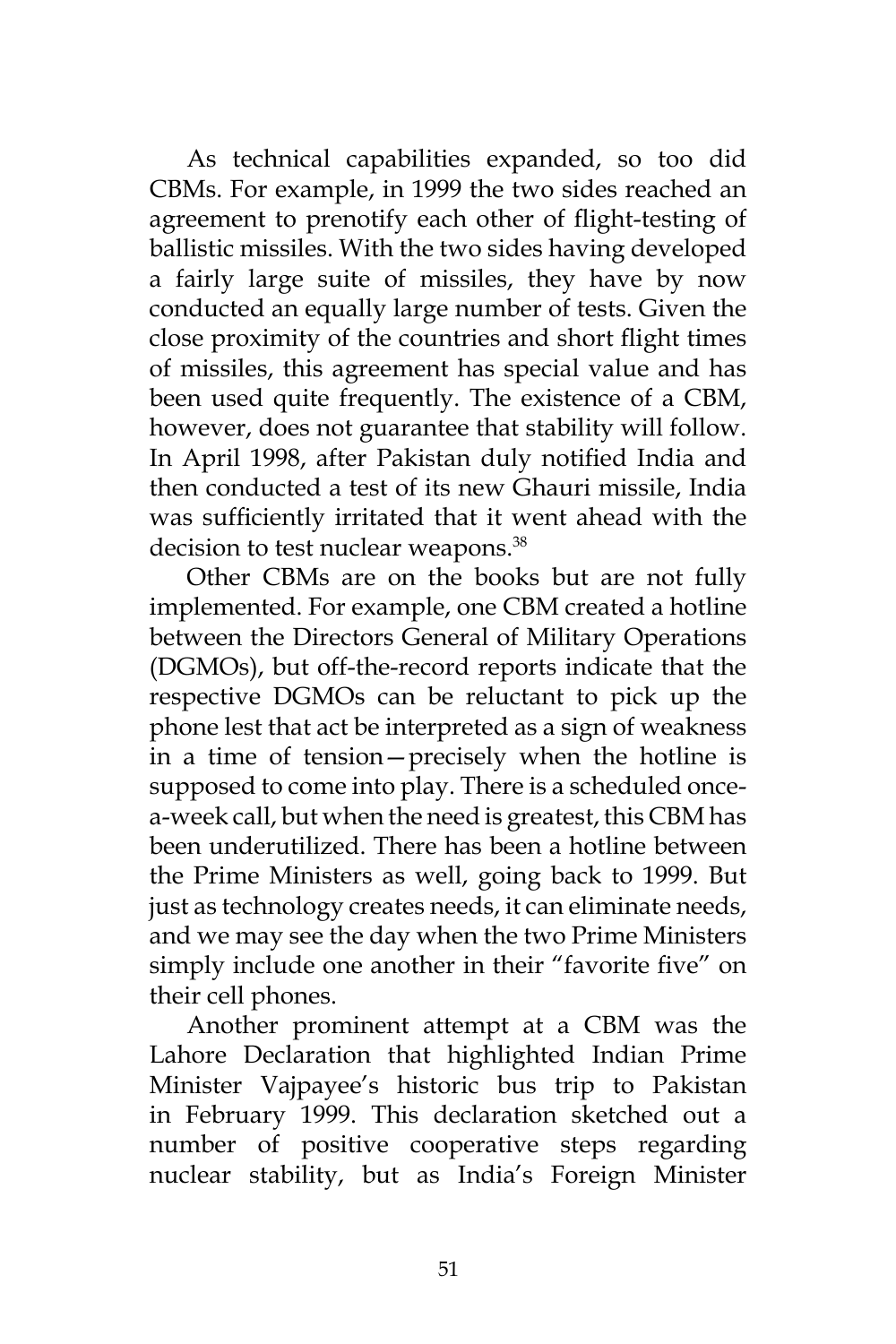later commented, the bus to Lahore got hijacked to Kargil.39 The Kargil war broke out only a few months later, and it was soon evident that Pakistan's military leaders had been planning the intervention even as the political leaders were breaking bread—or naan as the case may be—together. That said, one of the elements of the Lahore memorandum was implemented 8 years later in February 2007 when the Agreement on Reducing the Risk of Accidents Relating to Nuclear Weapons was signed. This CBM specifically addressed the contingency hypothesized earlier where the other side might misinterpret a nuclear accident and trigger counter moves. A swift and complete explanation of any nuclear accident would certainly serve to dampen fears, but its implementation, if such an accident occurs, will require great transparency. Both sides will need to overcome their fears during a crisis, which may prove to be a test not just of this agreement, but of their political systems and national will.

A number of links between the two countries are regularly severed during crises, which creates opportunities for the two sides to show that they are improving relations when the severed links are finally reestablished. Such measures as foreign secretary meetings, air links, flag meetings between military commands, sports exchanges (especially of cricket teams), opening consulates, and ministerial-level talks are sometimes hailed as signs of improved relations and the restoration of confidence. That kind of progress may do little more, however, than set the stage for a new round of cuts to demonstrate anger when a new crisis begins to boil. In an odd way, such links may allow each side to blow off steam and send a message well short of conflict, thereby increasing crisis stability. To count them as CBMs, though, might cheapen the currency.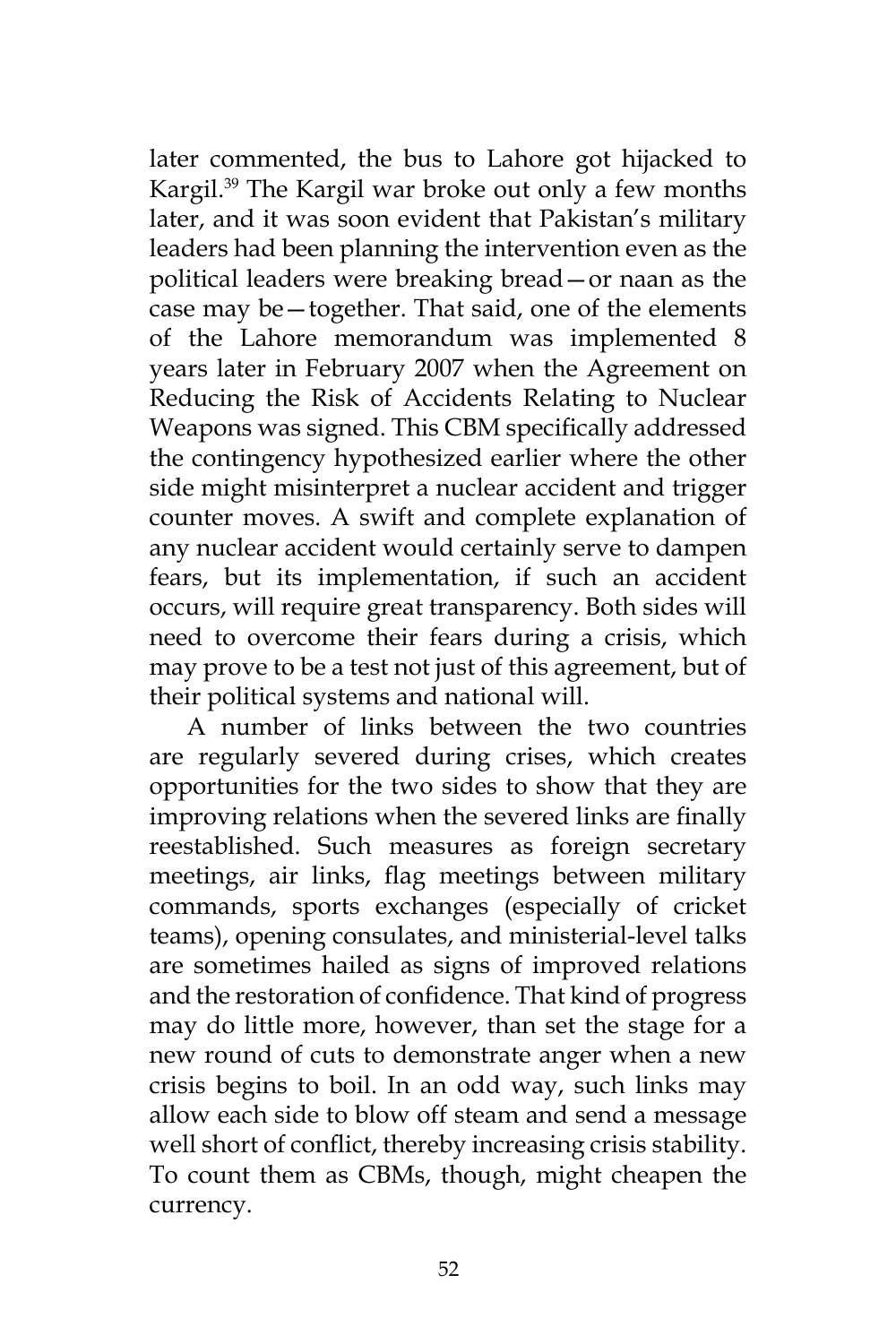Once reestablished, however, the content of the senior level meetings can produce new opportunities, if not formal CBMs. The Foreign Secretaries met in June 2004 to discuss the sensitive issue of peace and security in Kashmir, and in September 2005 they discussed the overall peace process; the respective Commerce secretaries met in August 2004 to discuss difficult trade issues; the Foreign Ministers and Prime Ministers meet regularly at SAARC, the United Nations (UN), and elsewhere for discussions. This may seem like cold comfort given the severity of their dispute, but some venue for discussion, if not resolution, is seen by both sides as positive, necessary, and for now, good enough.

# **Options for U.S. Support.**

Concerns about the safety and security of Pakistan's nuclear arsenal became particularly pronounced following the 9/11 al Qaeda attacks. Although the al Qaeda bases were across the border from Pakistan in Afghanistan, there was still a certain amount of concern about whether Pakistan's nuclear weapons were adequately guarded and contained safety mechanisms. President Musharraf wrote that after 9/11, "Every American official from the president on down who spoke to me or visited Pakistan raised the issue of the safety of our nuclear arsenal."40 Pakistan had only established a robust command and control structure in January 2000, and at first it did not include a separate division for safety and security of the arsenal.<sup>41</sup> It did assign responsibility for the management and operation of its nuclear program to the Strategic Plans Division, which served as the pivotal secretariat between the Strategic Forces Command in the field and the National Command Authority as the apex decision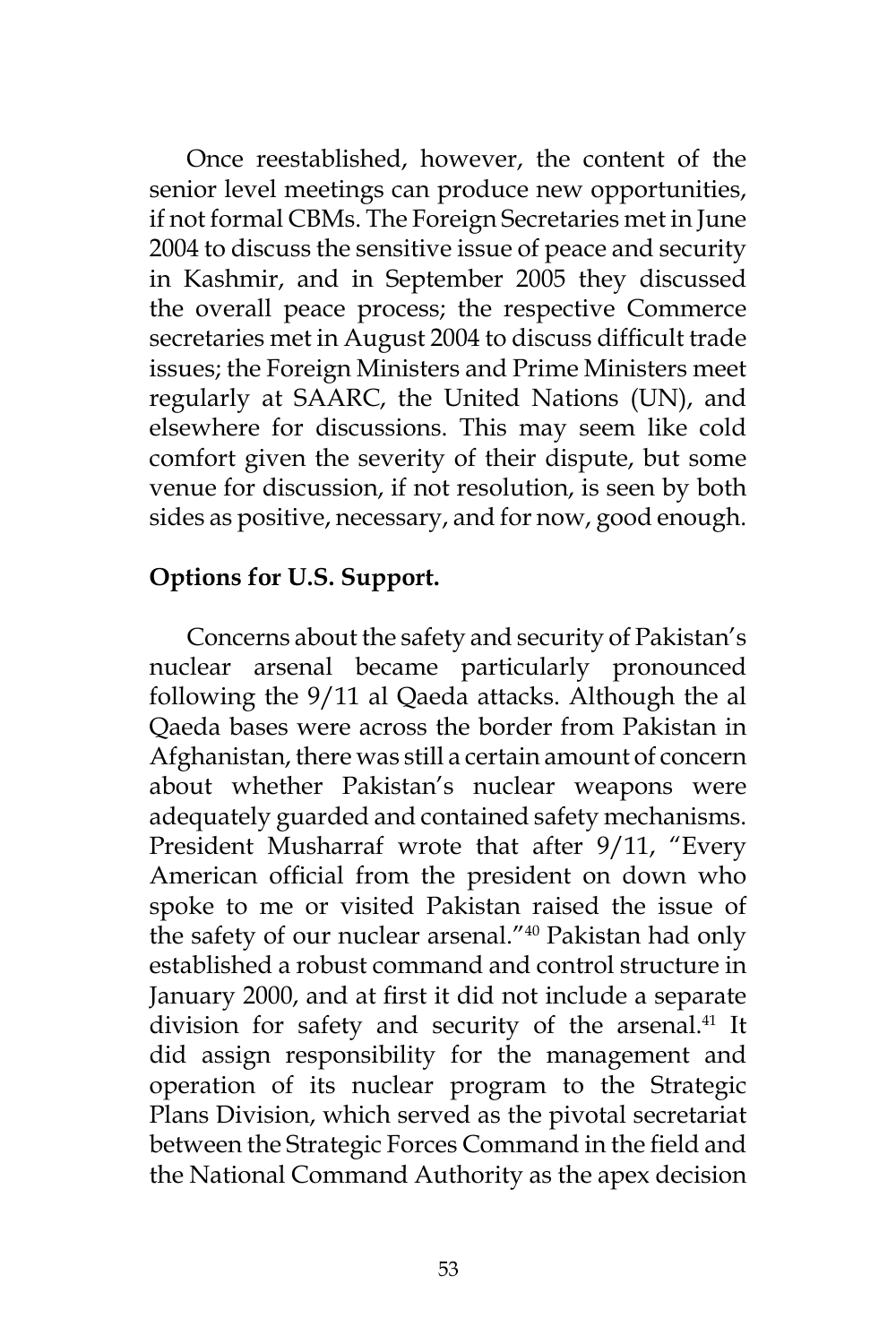body. Pakistan and the United States were willing to consider areas for improvement and cooperation in this management structure. $42$  This is a sensitive area that potentially impinges on the most secret aspect of Pakistan's defense structure, so any expansion of the reported cooperation will be limited and dictated by Pakistan as a sovereign nation.

The same sensitivities apply to India, but that nation has not faced the same scrutiny as Pakistan since it has not had the same relationship to the Taliban, al Qaeda's ally and erstwhile host. When the issue of safety and security was broached in passing with a senior science and technology advisor to the Prime Minister, the topic was dismissed quickly with the comment that India has adequately taken care of that problem.<sup>43</sup> This is suggestive of the difficulty the United States may face in engaging India, but if old narratives can be avoided and a common approach considered, there is as much room for U.S.-India cooperation on security, if not yet safety, as there is with Pakistan.

Beyond the narrow management of the nuclear arsenal, the United States has vast experience, from mostly successful management of nuclear assets but some from grossly unsuccessful management practice.44 It is therefore in a position to discuss best practices with Pakistan and India. Best practices can be interpreted in different ways, of course, but the strategic dialogues between Pakistan and the United States and India and the United States could include discussions of transportation safety, emergency search operations, personnel reliability standards, and alternatives for perimeter security. Although tricky from a protocol and NPT perspective, bringing the heads of India and Pakistan's nuclear management directorates to Omaha for meetings and discussions at the U.S. Strategic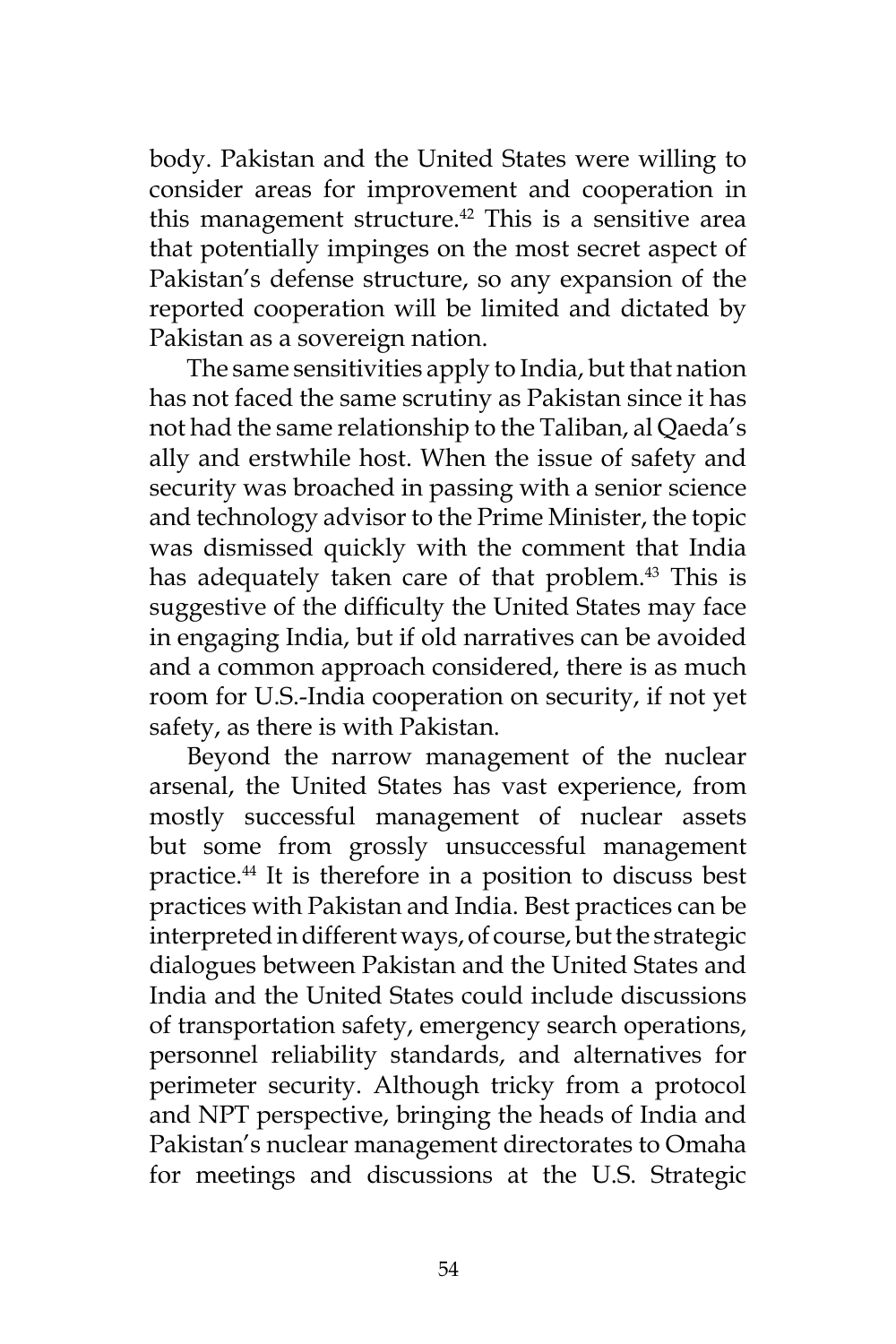Command could be extremely instructive. Educational exchanges can also help, whether it is placing Pakistani and Indian officers in U.S. academic institutions or supporting American instructors in the staff colleges to teach a specific course or serve as a resource person for a specified duration. On the U.S. side, bringing Indian and Pakistani military instructors for a fixed term assignment with the National Defense University could be extremely interesting and create bonds that could serve U.S., Indian, and Pakistani foreign policy objectives.

India and Pakistan are not ready for any comprehensive cooperative threat reduction efforts. Indeed their view of what "cooperative," "threat," and "reduction" mean and imply may be at odds with views held in Washington. However, that need not prevent sharing experiences and approaches to improve understanding of the nuclear management challenges and perhaps improvement of the operations in the field. A variety of cooperative efforts are underway regarding technology transfer, including the megaports and container security initiatives, but they fall outside the compass of nuclear management. Weapon and materials accounting and control must be done by Pakistan and India on their own so long as they see their nuclear stockpiles as part of their defense programs. Fissile material stockpile and production remain contentious topics at the Conference on Disarmament but remain high on the agenda for bilateral U.S. dialogues.

Some issues can productively be addressed in Track II fora, and, although there have been many over the years with mixed results, the effort is worth making. U.S. Government officials are willing to admit that certain issues (e.g., counterterror cooperation, nuclear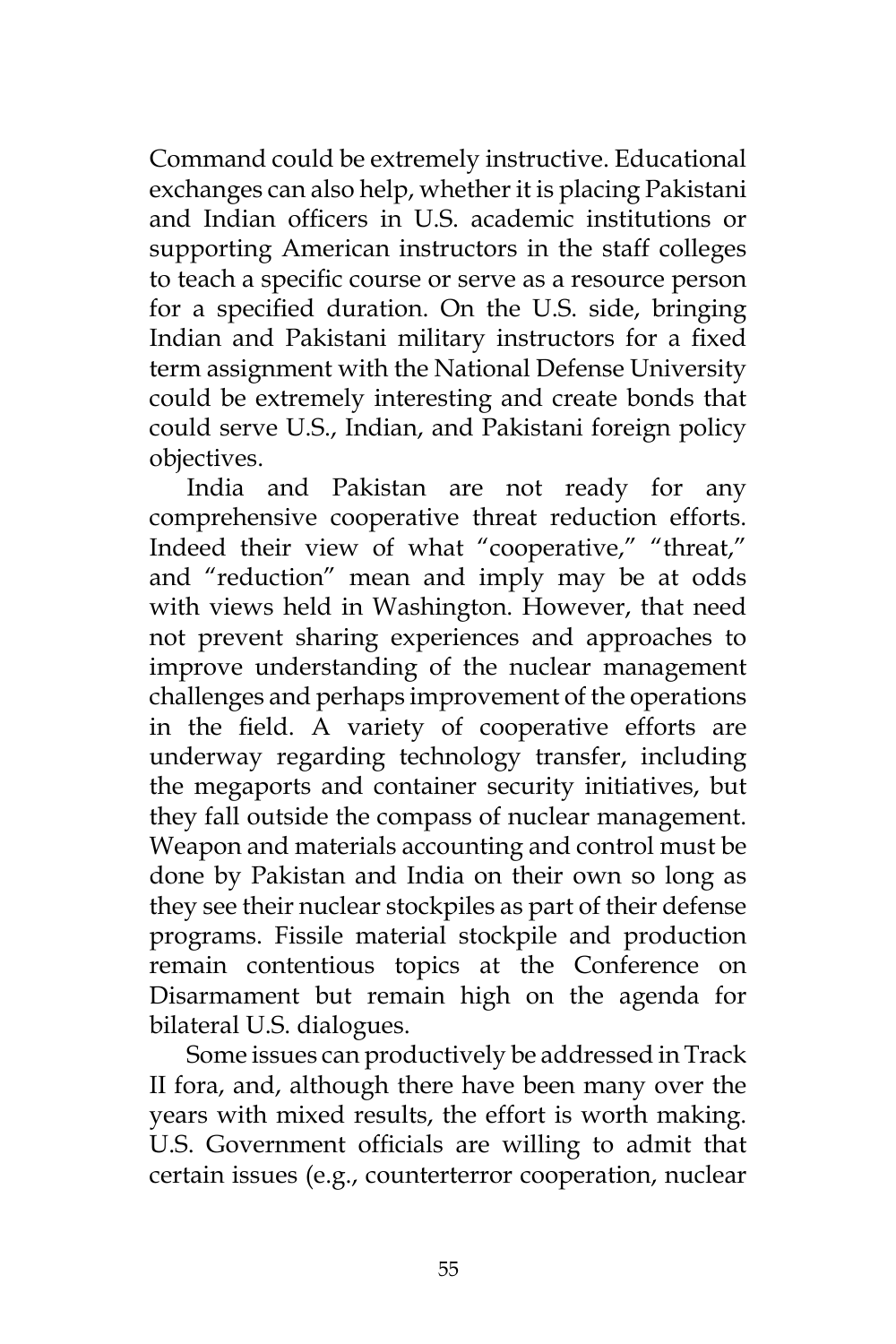stability, and regional conflict) can be difficult to discuss in official dialogues. A somewhat routine exchange of interagency-cleared talking points is necessary but can be productively supplemented with informal discussions among policy cognoscenti who are then able to identify problem areas and opportunities for policy development that might otherwise be missed.

Pakistan's greatest need at present in the area of conventional military hardware has to do with counterterrorism equipment and training. Some of the same equipment might usefully be transferred to India. A more interesting area has to do with U.S. considerations of transferring ballistic missile defense technology to India. Given that Pakistan is worse off in a defense-dominant world, it is unlikely that the transfer of defensive technology equally to both sides would solve Pakistan's concerns, even if the technology were being discussed. It cannot be overemphasized that defense does not serve Pakistan's interest, since, as the weaker power, Pakistan's threat to use nuclear weapons serves a legitimate security interest. In a defense-dominant world, Pakistan would again become vulnerable to Indian conventional superiority. As the stronger power, India continues to be interested in ballistic missile defense, and so far the United States has been open to the idea. India has already acquired some relevant technology from Israel and is considering Russian technology as well. Pakistan appears already to be responding to the possibility that India will acquire some kind of defensive system and can be expected to expand its offensive capability accordingly. In a sense therefore, providing defensive technology to India fuels the arms race, but the United States is not alone in that market.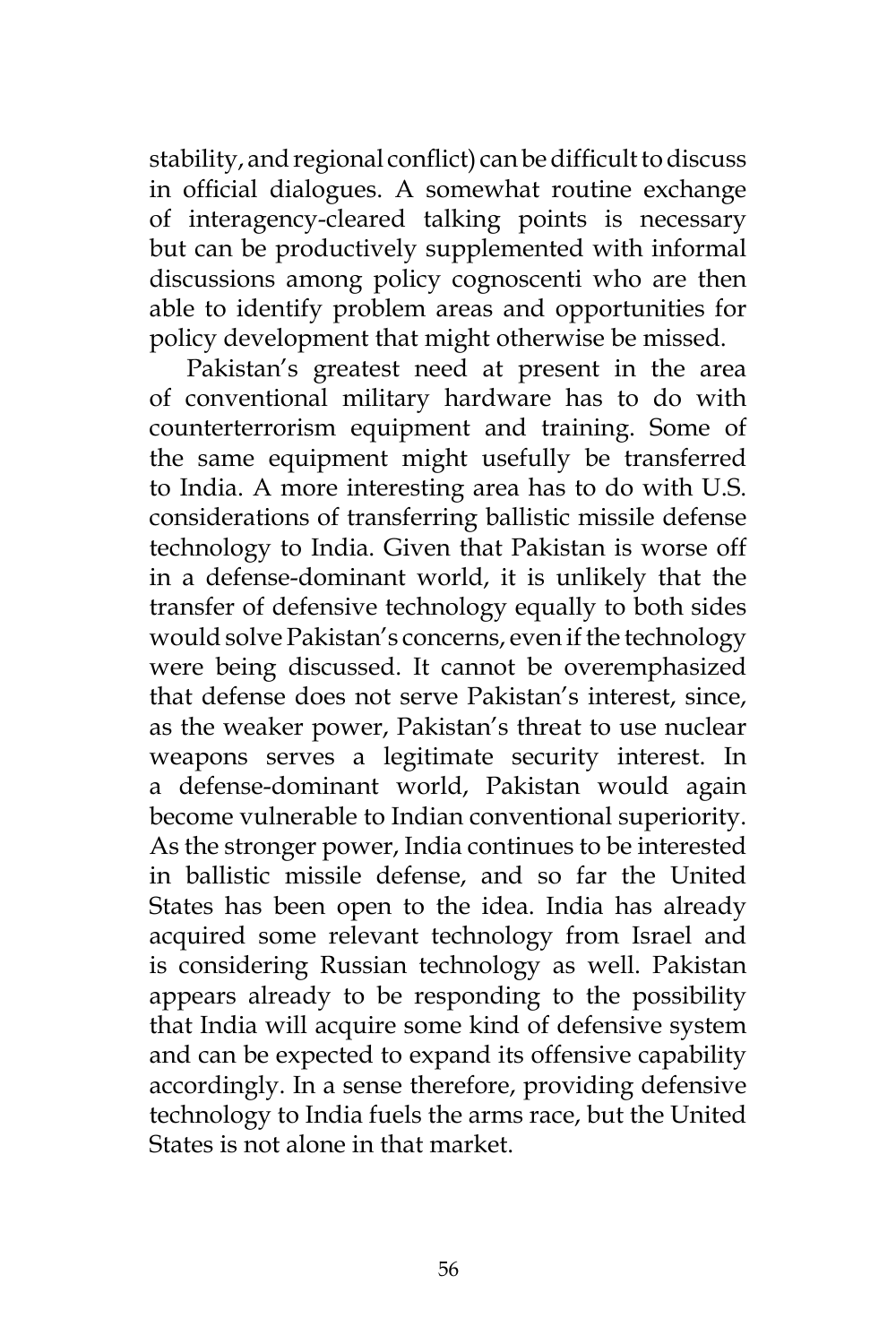Technology transfer in the area of nuclear management and operations is problematic. The United States so far has interpreted Article I of the Nuclear Nonproliferation Treaty in restrictive terms. The entire U.S.-India civil nuclear deal also brings up complicated issues of what is allowable, who are the legitimate end-users of the material, what restrictions must be enforced on internal transfer, etc.

### **CONCLUSION**

The 1999 and 2001-02 confrontations could have been worse without U.S. intervention. That said, neither India nor Pakistan sees the U.S. involvement as an unadulterated good. Many in the Pakistani Army feel politicians, who were too quick to succumb to U.S. pressure, stabbed them in the back. Meanwhile, many in India feel that the U.S. fear of Pakistan's nuclear weapons and compulsion about al Qaeda blinded it to the perfidious Pakistan regime, and therefore the United States unduly pressured India not to act in its own best interest. Thus another round of crisis or war between India and Pakistan will confront some of this lingering resentment. On balance however, the United States will be engaged and has constructed relations with both countries that at least until recently were as positive with both countries at the same time as anyone can recall. With a new civilian regime in power in Islamabad, though, U.S. influence cannot be assumed. The United States may be hard pressed to sustain the positive diplomatic atmospherics of the past 8 years, but must bend every effort to do so in order to preserve some ability to offer its own good offices in a future confrontation. This chapter has sketched out some dire scenarios for conflict in the future. Resolving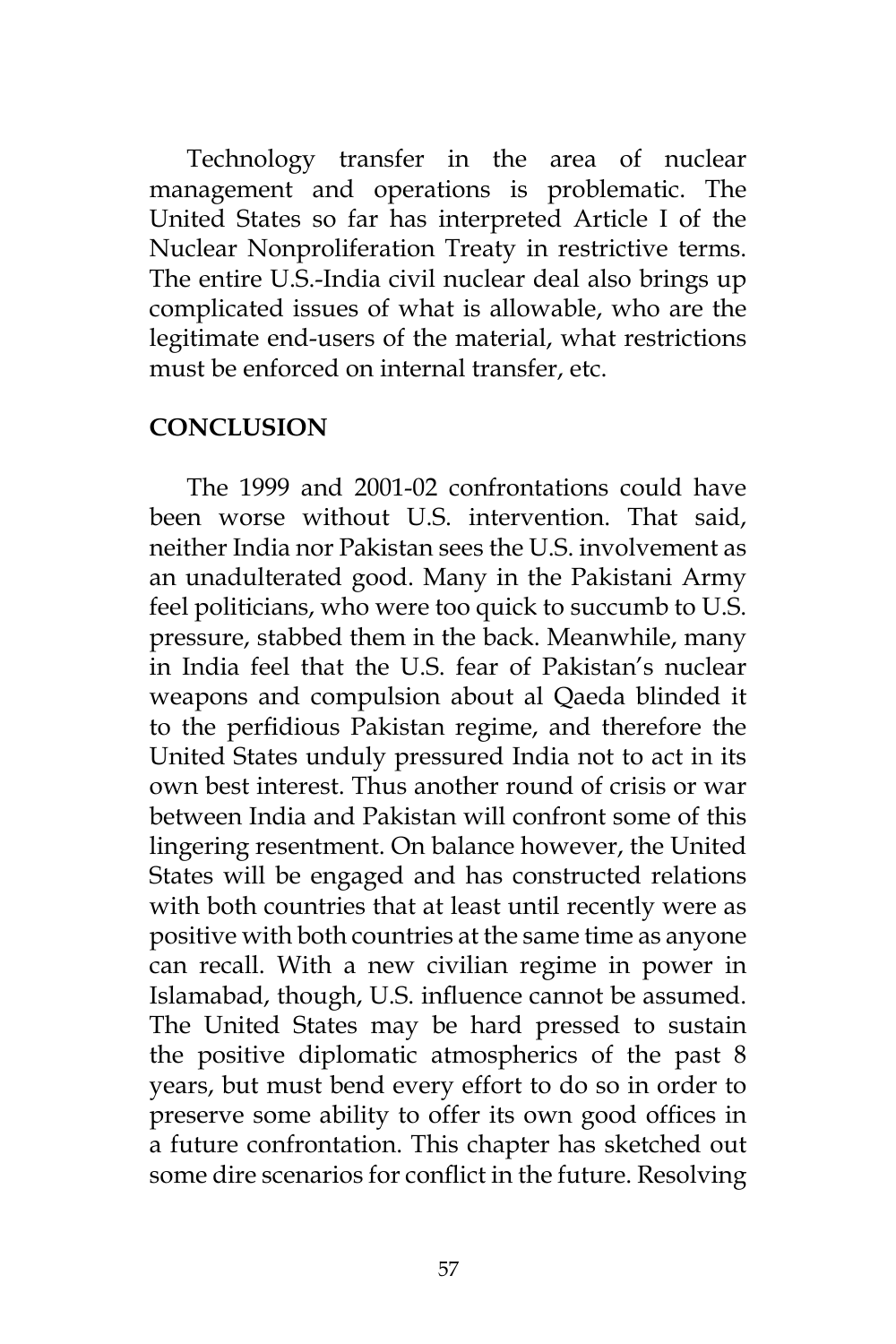the dispute will fall to India and Pakistan themselves, but they may see value in turning to the United States. Sound diplomacy and technical engagement can help make it politically tolerable within these two countries for the United States to play that role, if and when the time comes.

#### **ENDNOTES - CHAPTER 1**

 1. General V. P. Malik, *Kargil: From Surprise to Victory*, New Delhi, India: HarperCollins Publishers, 2006, p. 107; Pervez Musharraf, *In the Line of Fire: A Memoir*, New York: Free Press, 2006, pp. 87-98.

 2. S. Paul Kapur, "Nuclear Proliferation, the Kargil Conflict, and South Asian Security," *Security Studies*, Vol. 13, No. 1, Autumn 2003, pp. 79-105; and S. Paul Kapur, *Dangerous Deterrent: Nuclear Weapons Proliferation and Conflict in South Asia*, Stanford, CA: Stanford University Press, 2007, esp. Chap. 6.

 3. *From Surprise to Reckoning: The Kargil Review Committee Report*, New Delhi, India: Sage Publications, December 15,1999, p. 105.

 4. J. N. Dixit, *India—Pakistan in War and Peace*, London, UK: Routledge, 2002, pp. 55-56.

 5. Malik, pp. 259-260.

 6. "Pakistan May Use Any Weapon," *The News*, Islamabad, May 31, 1999.

 7. Bruce Reidel, "*American Diplomacy and the 1999 Kargil Summit at Blair House*," Center for the Advanced Study of India, Policy Paper Series, Philadelphia: University of Pennsylvania, 2002, p. 3.

 8. Strobe Talbott, *Engaging India: Diplomacy, Democracy, and the Bomb*, Washington, DC: Brookings Institution, 2004, p. 158.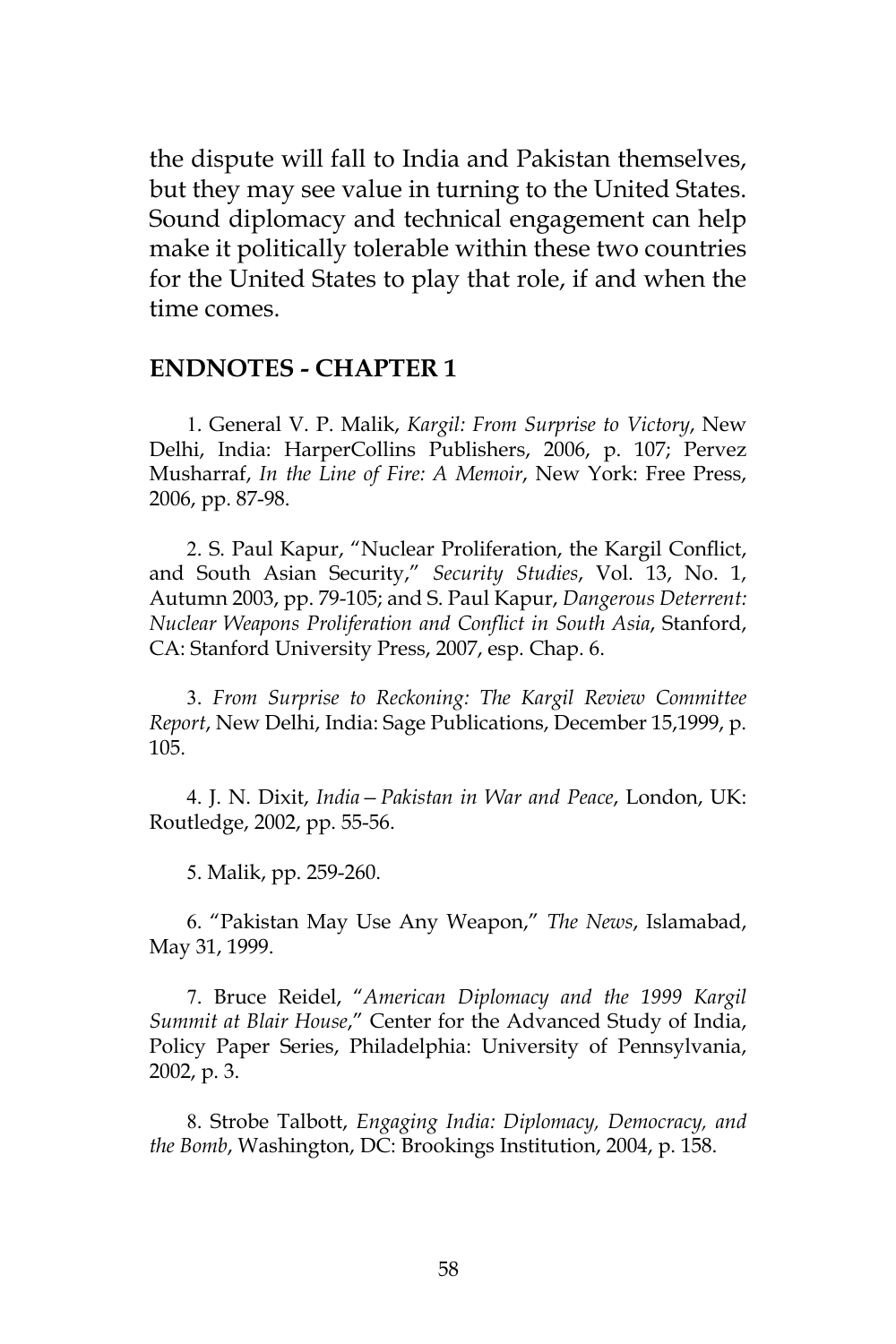9. Musharraf, p. 96.

10. Peter R. Lavoy, ed., *Asymmetric Warfare in South Asia: The Causes and Consequences of the Kargil Conflict*, forthcoming, 2009

 11. Musharraf, p. 98.

 12. John Gill, "Military Operations in the Kargil Conflict," in Peter R. Lavoy, ed., *Asymmetric Warfare in South Asia*.

 13. Musharraf, p. 97.

 14. "Draft Report of National Security Advisory Board on Indian Nuclear Doctrine," Section 2.3, a, August 17, 1999, available from *meadev.nic.in/govt/indnucld.htm* and *www.pib.nic.in*.

 15. *Ibid*.

 16. *Ibid*.

 17. Agha Shahi, Abdul Sattar, and Zulfiqar Ali Khan, "Securing Nuclear Peace," *The News*, Islamabad, October 5, 1999.

 18. Malik, pp. 365-366.

 19. Polly Nayak and Michael Krepon, *U.S. Crisis Management in South Asia's Twin Peaks Crisis*, Washington, DC: The Henry L. Stimson Center, 2006; and Alex Stolar, *To the Brink: Indian Decisionmaking and the 2001-2002 Standoff*, Washington, DC: The Henry L. Stimson Center, 2008.

 20. The text of President Musharraf's speech is available from *www.pakistantv.tv/millat/president/1020200475758AMword%20file. pdf*.

 21. The Lok Sabha, "House of the People," is the directly elected lower house of India's parliament.

 22. Paulo Cotta-Ramusino and Maurizio Martellini, "Nuclear Safety, Nuclear Stability and Nuclear Strategy in Pakistan: A Concise Report of a Visit by Landau Network - Centro Volta,"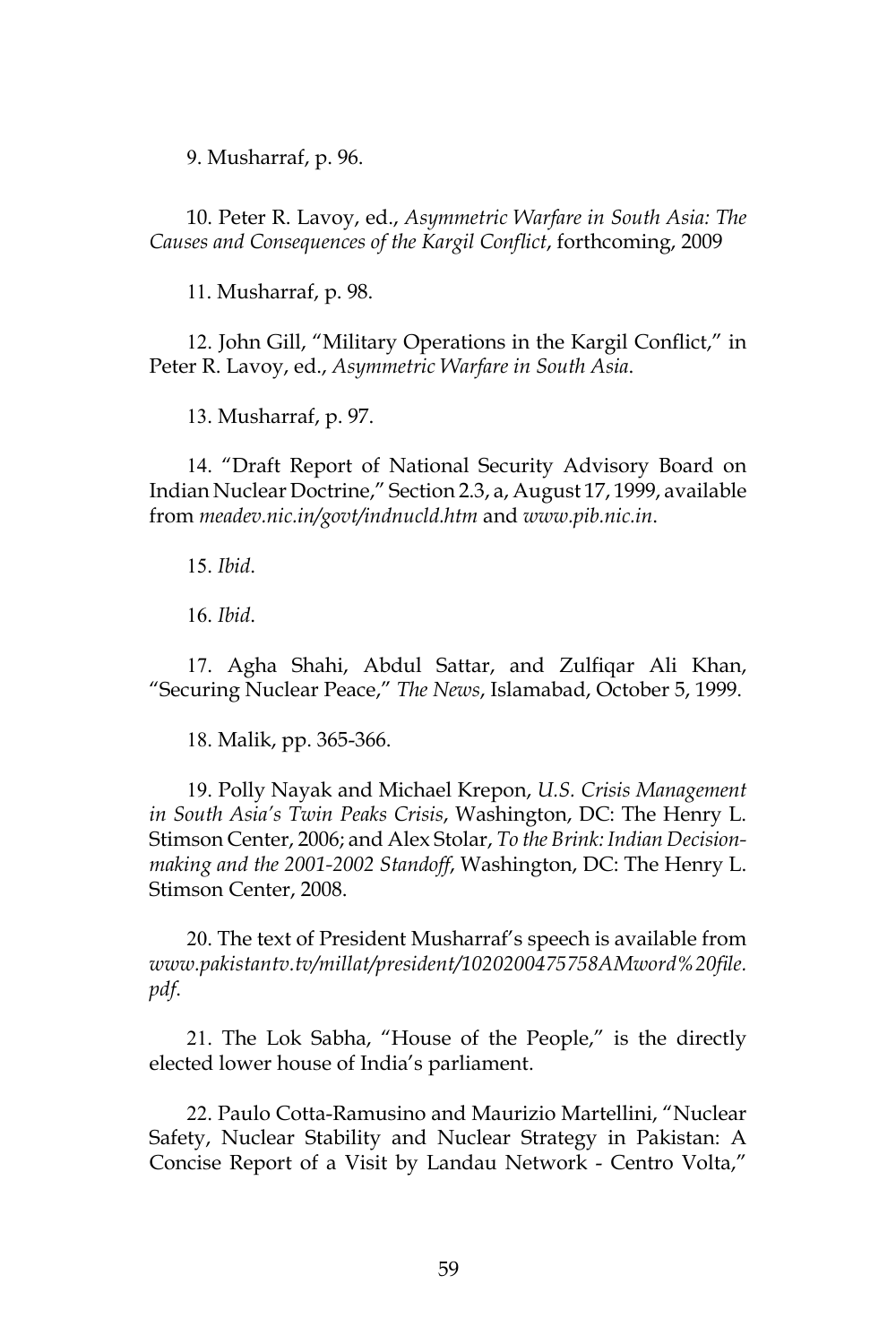*Pugwash Online*, January 14, 2002, available from *www.pugwash. org/september11/pakistan-nuclear.htm*.

 23. See Krepon and Nayak, pp. 34-35.

 24. Press release from the Prime Minister's Office, available from *www.pib.nic.in*.

 25. Walter C. Ladwig III, "A Cold Start for Hot Wars? The Indian Army's New Limited War Doctrine," *International Security*, Vol. 32, No. 3, Winter 2007-08, pp. 158-190.

 26. See Subhash Kapila, "India's New 'Cold Start' War Doctrine Strategically Reviewed," South Asia Analysis Group Paper No. 991, New Delhi, India, May 4, 2004.

 27. Suba Chandran, "Limited War with Pakistan: Will it Secure India's Interest?" ACDIS Occasional Paper, Urbana-Champaign: University of Illinois, August 2004, available from *www.acdis.uiuc. edu/Research/OPs/Chandran/ChandranOP.pdf.*

 28. Thomas C. Schelling, *The Strategy of Conflict*, New York: Oxford University Press, 1960, pp. 67-74.

 29. V. R. Raghavan, "Limited War and Nuclear Escalation in South Asia," *The Nonproliferation Review*, Fall/Winter 2001, p. 15.

 30. Personal interviews with Pakistan Army officials in Islamabad, June 2003.

 31. "'Historic' Kashmir talks Agreed," BBC Online, January 6, 2004, available from *news.bbc.co.uk/2/hi/south\_asia/3371107.stm*.

 32. The term is from Michael Krepon.

 33. *The Military Balance 2008*, London, UK: International Institute for Strategic Studies, 2008, pp. 341-345, 349-351.

 34. Interview with Dr. A. Q. Kahn, *Nawa-i-waqt*, Pakistan, February 10, 1984; Kanti Bajpai, P. R. Chari, Pervaiz Iqbal Cheema, Stephen Cohen, and Sumit Ganguly, *Brasstacks and Beyond: Perception and Management of Crisis in South Asia*, New Delhi, India: Manohar, 1997, pp. 39-40, 106-107.